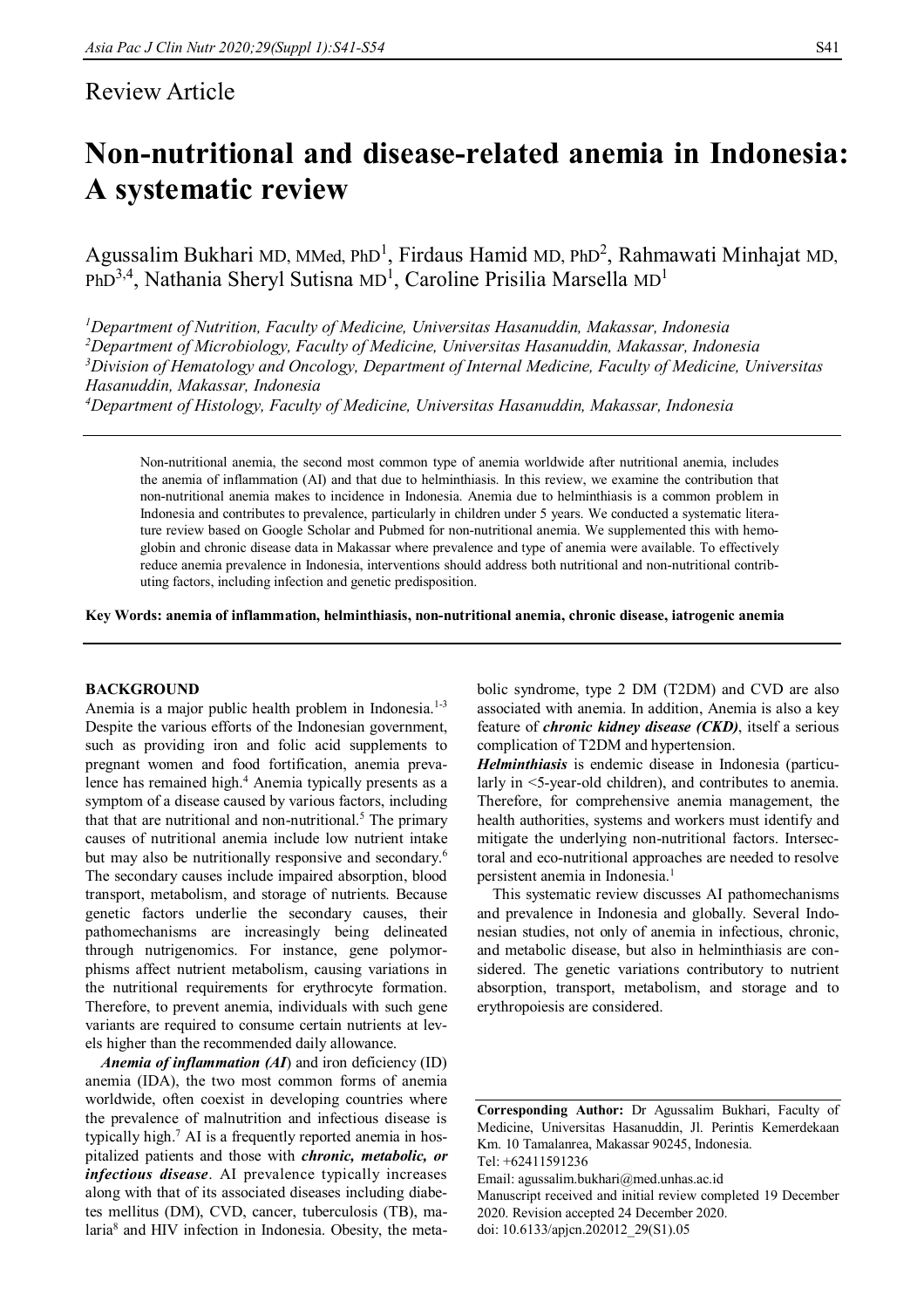# **METHODS**

We searched the PubMed databases as well as Google Scholar and Google search engines for relevant literature using the following keywords: "anemia," "hemoglobin," "inflammation," "kidney," "obesity," "chronic disease," "heart failure," "helminthiasis," "tuberculosis," "HIV," and "Indonesia." Original articles published in both international and Indonesian journals, unpublished theses, and registry data were selected. In total, 39 Indonesian studies from Indonesian journals (35 studies) and university theses (4 studies) were finally included. Internationally published articles on AI in Indonesia were scant. The studies were typically cross-sectional or descriptive, with some o only reporting the proportions or mean hemoglobin levels without describing anemia type. Anemia in helminthiasis data were mostly observational, conducted in Indonesia and published variously in international and Indonesian journals. The definitions of anemia varied with different cutoff points for hemoglobin.

We also obtained data for Makassar from patients of the Clinical Nutrition Department, Universitas Hasanuddin affiliated to the Dr. Wahidin Sudirohusodo Hospital, in Makassar, Indonesia from July 2019 to September 2020.

#### **INFLAMMATION**

AI most commonly presents as a mild-to-moderate *normocytic normochromic anemia,* which is caused by systemic inflammation that inhibits erythrocyte formation and survival. In AI, hemoglobin rarely drops below 8 g/dL. In contrast to IDA, which is characterized by low serum iron and ferritin, AI exhibits low serum iron but normal or high serum ferritin levels. This phenomenon may be due to the iron redistribution in AI shifting from the location of utilization to that of storage, particularly in the hepatic and splenic mononuclear phagocyte system.<sup>9</sup>

AI is commonly found in patients with chronic systemic inflammatory conditions including both infectious and noninfectious diseases. Thus, AI is typically associated with chronic systemic inflammatory diseases including TB, malaria HIV, acquired immunodeficiency syndrome (AIDS), immune-mediated diseases (e.g., systemic lupus erythematosus), cancerous and hematological malignancies, obesity, T2DM, anemia in elderly persons, anemia in critical illness, congestive heart failure, CKD, and chronic pulmonary diseases.<sup>10</sup>

 *Tropical infectious diseases*, which are typically acute (e.g., typhoid fever), are highly prevalent infectious diseases in Indonesia. The prevalence of other acute infectious diseases, such as diphtheria, pertussis, and morbilli, is extremely low due to successful vaccination by the Indonesian government. However, the prevalence of chronic infectious diseases such as TB and chronic hepatitis remains high, both in children and adults. In Indonesia, the highest prevalence of infectious diseases is seem with upper respiratory tract infection, diarrhea, and pneumonia (4.4%–9.3%, 6.8%–8%, and 2%–4%, respectively), followed by filariasis, pulmonary TB, hepatitis, and malaria (0.8%, 0.42%, 0.39%, and 0.37%, respectively (Indonesian Basic Health Research Data, 2018). 4

## *Pathophysiology*

Inflammation that occurs in both infectious and noninfectious diseases can lead to increased levels of cytokines, particularly tumor necrosis factor (TNF)- $\alpha$ , interferon (IFN)- $\gamma$ , interleukin (IL)-1, and IL-6. IFN- $\gamma$  elicits leucocyte proliferation, thus activating macrophages to phagocytose erythrocytes and shortening the erythrocyte life; TNF- $\alpha$  inhibits erythroid precursor proliferation; and IL-6 promotes liver hepcidin synthesis.<sup>11,12</sup> Moreover, proinflammatory cytokines suppress erythropoietin production; this natural mechanism reduces iron availability in the blood to inhibit the survival and reproduction of microorganisms that use iron. Although this adaptative mechanism is beneficial in mitigating acute infections, its chronic continuation in chronic infections can lead to AI and disrupt metabolism.<sup>11</sup>

In plasma, iron binds to transferrin, which carries it to the bone marrow for hemoglobin synthesis. Hepcidin is an iron-regulating hormone that binds to ferroportin to block the iron transfer from duodenal enterocyte cells, macrophages, and liver cells to blood plasma. Under normal conditions, hepcidin synthesis is regulated by the number of iron stores and serum iron levels. However, in low-grade chronic inflammatory conditions such as those in obesity and anemia, increased hepcidin levels have been reported worldwide, including in Indonesia.<sup>13</sup> Hepcidin also worsens impaired renal function and is associated with inflammation.<sup>14</sup>

AI is typically normocytic and normochromic, which means that AI exhibits normal erythrocyte size and normal hemoglobin content (Table 1). In some cases, particularly those of chronic inflammation, AI may be microcytic (small erythrocyte size) and hypochromic (low hemoglobin content).<sup>7</sup>

# **CHRONIC AND METABOLIC DISEASE**

Noncommunicable diseases (NCDs) or chronic diseases result from a combination of factors including those that are genetic, behavioral, and environmental. In Indonesia, hypertension and T2DM incidence is 84 and 20 per 1000 population, respectively.<sup>4</sup> The prevalence of anemia in some chronic diseases among the patients from our department is illustrated in Figure 1.

The prevalence of obesity, a major risk factor for metabolic syndrome, has also increased considerably in Indonesia (Table 2A). In adults, central obesity prevalence

| <b>Table 1.</b> Differences in IDA and AI biomarkers |  |
|------------------------------------------------------|--|
|------------------------------------------------------|--|

| Biomarker          | Iron deficiency<br>anemia (IDA) | Anemia of<br>inflammation (AI) |
|--------------------|---------------------------------|--------------------------------|
| Mean corpuscular   | Low                             | Normal                         |
| volume             |                                 |                                |
| Mean hemoglobin    | Low                             | <b>Normal</b>                  |
| volume             |                                 |                                |
| Reticulocyte       | Low                             | <b>Normal</b>                  |
| hemoglobin content |                                 |                                |
| Serum transferrin  | High                            | Low                            |
| Serum transferrin  | High                            | Normal                         |
| receptor           |                                 |                                |
| Serum ferritin     | Low                             | High                           |
| Serum hepcidin     | Low                             | High                           |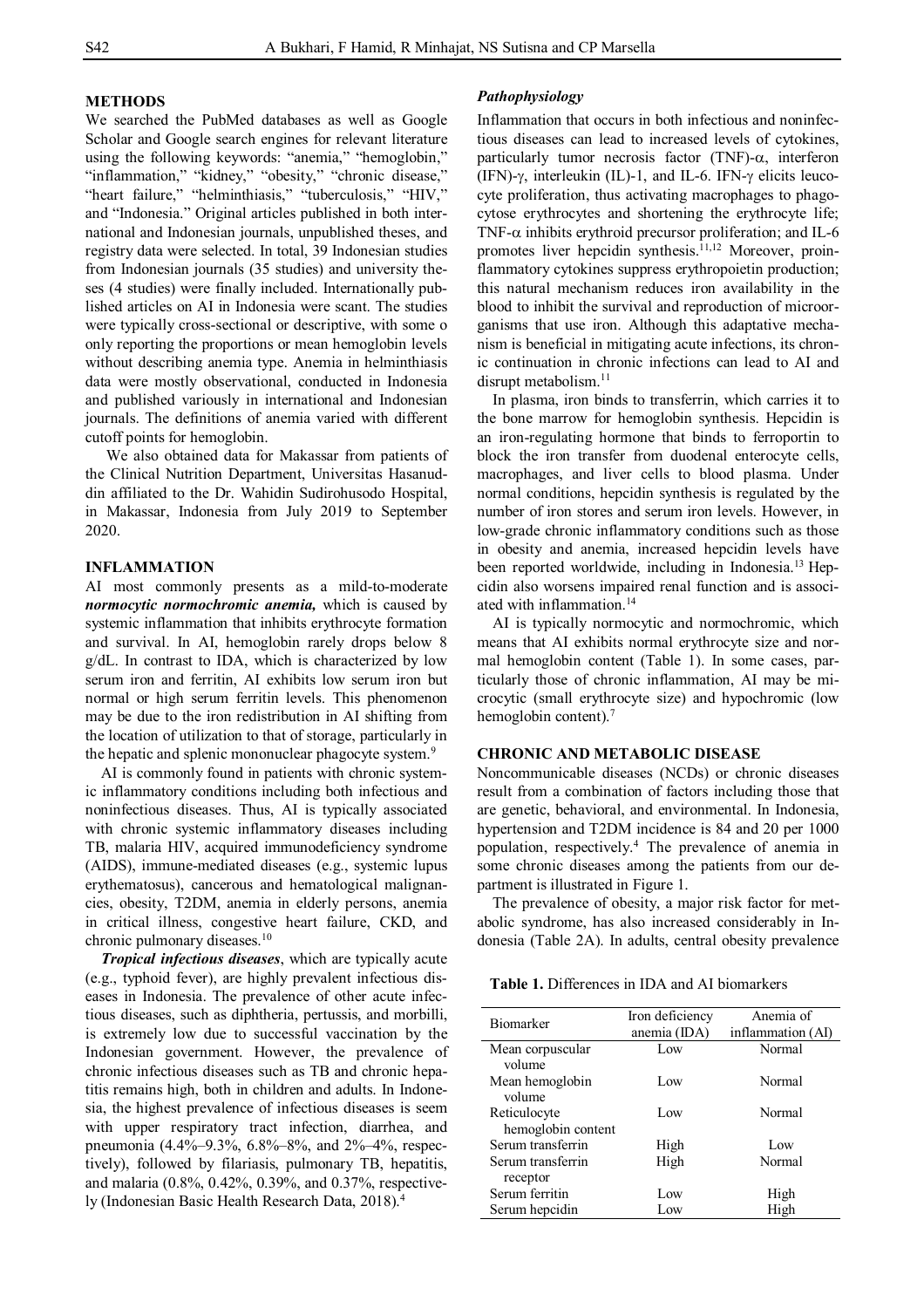

**Figure 1**. AI prevalance in patients at Dr. Wahidin Sudirohusodo Hospital, Makassar, Indonesia.

has reached 31%—exceeding the global obesity and overweight prevalence (13% and 39%, respectively).<sup>15</sup> This means that 1 in 3 Indonesian adults has central obesity and thus has an increased metabolic syndrome risk compared with general population.<sup>4</sup>

Corresponding to the increasing national prevalence of obesity reported in Indonesian Basic Health Research (Riskesdas) 2018,<sup>4</sup> Herningtyas et al also found a high metabolic syndrome prevalence (21.7%) among 8573 individuals from 20 provinces and of 27 ethnicities in Indonesia—with the most common metabolic syndrome components being a low HDL concentration and hypertension.<sup>16</sup>

The obesity–ID association has been discussed previously.17,18 Obesity induces inflammation, thereby increasing the cytokine and hepcidin levels and thus promoting the sequestration of iron in the mononuclear phagocytes system, particularly in the liver and spleen, and reducing iron absorption in the gut.<sup>13</sup>

In four extracted studies including obese individuals,19- <sup>22</sup> the average anemia incidence was 14.85% (range: 6.9%–30%), but not all studies mentioned the anemia type (Table 2B): Wijayanti et al<sup>19</sup> found 12% (4.3% men and 23.8% women) of the included 50 obese individuals to have anemia, but they neither detailed the type of anemia observed nor included nonobese controls in their study. Although obesity is associated with ID, anemia prevalence was lower in obese individuals than in their normal-weight counterparts.<sup>20,21,23</sup> In some conditions, micronutrient deficiency, such as vitamin B-12 or folate deficiency, inflammation, sickle cell disease, bone marrow disorders, thalassemia, and other hemolysis types, might contribute to total anemia.23,24

In a Taiwanese study, Huang et al<sup>25</sup> reported BMI to be positively associated with hemoglobin levels, meaning that the BMI the lower is, the higher is the risk of anemia. Moreover, BMI is correlated positively with serum ferritin levels but inversely with serum iron levels. Hence, the BMI–IDA association can be defined to be similar to the definition of IDA.

Moreover, in two Indonesian studies, the anemia prevalence was higher in nonobese individuals than in obese

| No | Age group                               | Prevalence $(\% )$ | CI 95%        |
|----|-----------------------------------------|--------------------|---------------|
|    | Children $5-12$ years old <sup>†</sup>  | 9.2                | $9.0 - 9.5$   |
|    | Adolescent 13-15 years old <sup>†</sup> | 4.8                | $4.6 - 5.1$   |
|    | Adolescent 16-18 years old <sup>†</sup> | 4                  | $3.8 - 4.3$   |
|    | Adult >18 years old                     | 21.8               | $21.7 - 22.0$ |
|    | Adult with Central Obesity              | 31                 | $30.8 - 31.2$ |

**Table 2A.** Obesity by BMI for age groups in Indonesia<sup>1</sup>

†Body mass index for age obesity Z score was used.

| Table 2B. Anemia in obesity in Indonesia |  |  |  |
|------------------------------------------|--|--|--|
|                                          |  |  |  |
|                                          |  |  |  |

| No             | Author                                        | Population                                                                                                        | Study design          | Anemia prevalence (%)                                                      |
|----------------|-----------------------------------------------|-------------------------------------------------------------------------------------------------------------------|-----------------------|----------------------------------------------------------------------------|
|                | Wijayanti et al., 2018 <sup>19</sup>          | 50 obesity patients. No nonobesity<br>controls                                                                    | Cross-sectional study | 12%                                                                        |
|                | Heryati et al., $2014^{20}$                   | 38 elementary school students with<br>overweight and obesity and 62<br>students with normal nutritional<br>status | Cross-sectional study | 10.5% of obese students<br>21% in normal nutritional status<br>students    |
| 3              | Sukarno, Marunduh,<br>Pangemanan, $2016^{21}$ | 29 subjects with BMI > 25 kg/m <sup>2</sup><br>31 subjects with BMI <25 kg/m <sup>2</sup>                         | Cross-sectional study | $6.9\%$ in obese subjects<br>15.78% in BMI <18.5<br>8.33% in BMI 18.5-24.9 |
| $\overline{4}$ | Nisa, Nissa, Probosari,<br>2019 <sup>22</sup> | 30 obesity and 30 non-obesity<br>(based on BMI over age) patients<br>age $15-18$ years old                        | Cross-sectional study | 30% in obese subjects and 30%<br>in nonobese subjects                      |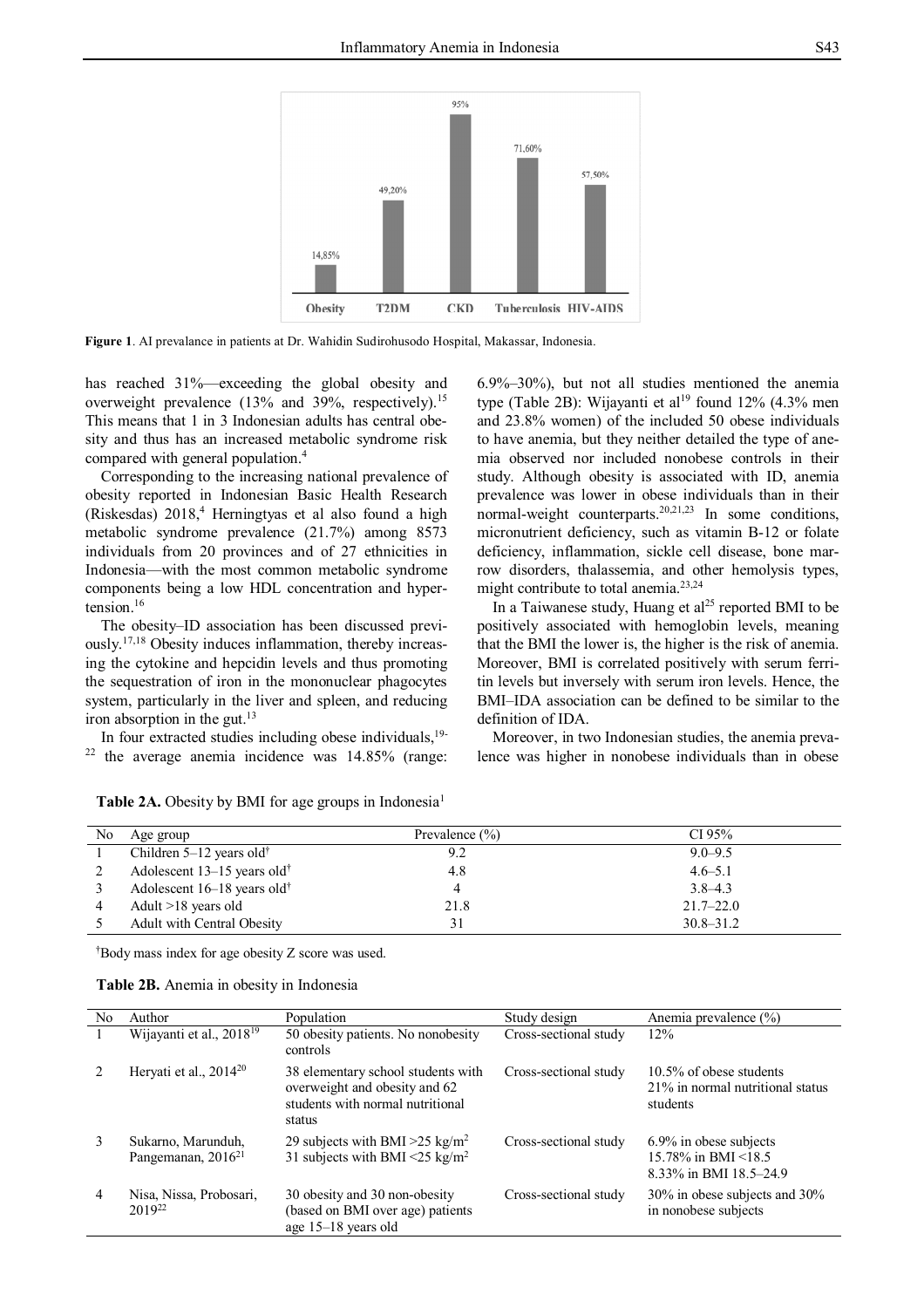| N <sub>0</sub> | Author                               | Population                                                                                             | Study design          | Anemia prevalence (%)                                                                                       |
|----------------|--------------------------------------|--------------------------------------------------------------------------------------------------------|-----------------------|-------------------------------------------------------------------------------------------------------------|
|                | Wijaya et al., $2015^{26}$           | 46 patients with T2DM with mildly<br>to severely impaired renal GFR<br>(Data from the medical records) | Cross-sectional study | 80.4% total anemia, 26.1%, 39.1,<br>15.2% in mildly, moderately, and<br>severely impaired GFR, respectively |
|                | Wijaya et al., $2014^{27}$           | 192 T2DM patients in RSUP San-<br>glah Hospital, Bali (Data from the<br>medical record)                | Cross-sectional study | Total anemia 41.67%, mild anemia<br>76.25%, moderate anemia 21.25%,<br>severe anemia 2.5%                   |
| $\mathcal{E}$  | Balela, Arifin, Noor,<br>$2014^{28}$ | 78 T2DM patients                                                                                       | Cross-sectional study | 57% in patients with T2DM <5 years<br>86% in patients with T2DM $\geq$ 5 years                              |

**Table 3.** Anemia in T2DM in Indonesia

GRF: glomerular filtration rate; T2DM: type 2 diabetes mellitus.

individuals: Heryati et al<sup>20</sup> found that among elementary students (aged 10–12 years), anemia was present in 21% of those with normal nutritional status and in only 10.5% of those overweight and obese. Among adults, Sukarno et al. found that nonobese participants with a BMI of <18.5 and  $18.5-24.9$  kg/m<sup>2</sup> had an anemia prevalence of 15.78% and 8.33%, respectively, whereas obese participants with a BMI of  $>25$  kg/m<sup>2</sup> had an anemia prevalence of only 6.9%.<sup>21</sup> However, none of these studies performed any serum iron assessments. Hence, future studies investigating the iron status–obesity association in Indonesia are warranted.

#### *Type 2 diabetes mellitus*

In the Indonesian Basic Health Research in 2018, T2DM prevalence in individuals aged  $>15$  years was  $2\%$ <sup>4</sup> based on diagnoses made by a physician—higher than the 2019 global T2DM prevalence (estimated to be 9.3% [i.e., 463 million persons]).<sup>29</sup>

Moreover, the prevalence of AI in T2DM was high in Indonesia: 27.9% and 33.4% in well-controlled and poorly controlled T2DM, respectively.<sup>30</sup> This trend accords with that found by another study: 50 (34%) of 146 patients with T2DM had anemia.<sup>31</sup>

Both obesity and T2DM are associated with low-grade chronic inflammation.<sup>32</sup> In addition, hyperglycemia in T2DM can lead to increased free radical production and worsened inflammation.<sup>33</sup> Hyperglycemia is directly associated with the development of inflammation, as shown by increased levels of proinflammatory cytokines such as IL-6, TNF-α, and nuclear factor  $κB.<sup>31</sup>$  Increased IL-6 concentration can lead to a reduction in the sensitivity of the erythrocyte progenitor to erythropoietin and induce apoptosis in immature erythrocytes, in turn reducing the hemoglobin concentration.34,35

Studies on anemia in T2DM in Indonesia have generally focused on patients who have experienced complications in the kidney such that the cause of anemia is a combination of inflammation and impaired erythropoietin production.26-28 The anemia incidence can increase up to 80% with increases in disease duration and kidney disorder severity.26,28 Based on the Indonesian studies (Table 3), the average prevalence of anemia in T2DM is 49.2%.

In the data on anemia in T2DM obtained from our department patients (Table 4), the prevalence of anemia in T2DM was 79.6%—higher than the prevalence indicated by the national data. The reason for this phenomenon may be the following: as a referral hospital, our hospital receives patients with high-severity T2DM. According to our data, of 93 patients with T2DM, 74 (62.8%) patients had anemia. Of these, 58 (78.3%) had normocytic normochromic anemia, 8 (10.8%) had microcytic hypochromic anemia, 7 (9.5%) had microcytic normochromic anemia, and 1 (1.4%) had macrocytic hypochromic anemia. Our study were was in line with the 2019 study of Saraswati et  $a^{30}$  in Indonesia: even when the HbA1c levels indicated severe T2DM, the mean corpuscular volume, mean corpuscular hemoglobin, and mean corpuscular hemoglobin concentration were normal; moreover, the mean hemoglobin concentration was 13.5 (range:  $8.3-17.7$ ) g/dL.

Normocytic normochromic anemia is a common type of anemia in chronic diseases due to the erythrocyte lifecycle being shortened to 80 days in these diseases; moreover, the circulating erythrocyte removal process is related to inflammatory processes.<sup>31</sup>

### *Chronic kidney disease*

Anemia in CKD was initially considered to be associated with impaired erythropoietin production, and thus, it was not considered to be AI. However, recently, inflammation was found to be involved in anemia in CKD. Inflammation increases hepcidin synthesis, promotes erythrophagocytosis, suppresses erythropoiesis in the bone marrow, and reduces erythropoietin production in the kidney. According to the 11<sup>th</sup> Report of the Indonesian Renal Registry, 78% of patients with CKD had hemoglobin concentrations <10  $g/dL$ .<sup>39</sup> Patients with CKD have the highest rate of anemia, among other chronic metabolic diseases, particularly at the advanced CKD stage, reaching up to 95% (Table 5).<sup>36-40</sup> Minhajat et al<sup>38</sup> found that  $95.38\%$  of patients with CKD had anemia, most (88.56%) of whom were at CKD stage 5. Normocytic normochromic anemia was the predominant (66.13%) type of anemia in CKD, consistent with a characteristic of AI. However, microcytic hypochromic anemia was noted only in 13.71% of the patients.

#### *Cardiovascular disease*

According to the 2018 Indonesian Basic Health Research  $(Riskesdas)$ , CVD prevalence in Indonesia is 15 per 1000 population. In their 2018 Indonesian study, Dzakiyah et  $al<sup>41</sup>$  found the prevalence of anemia in chronic heart failure to be 37.5%, with most (78.1%) of the participants having NYHA Functional Class III heart failure. The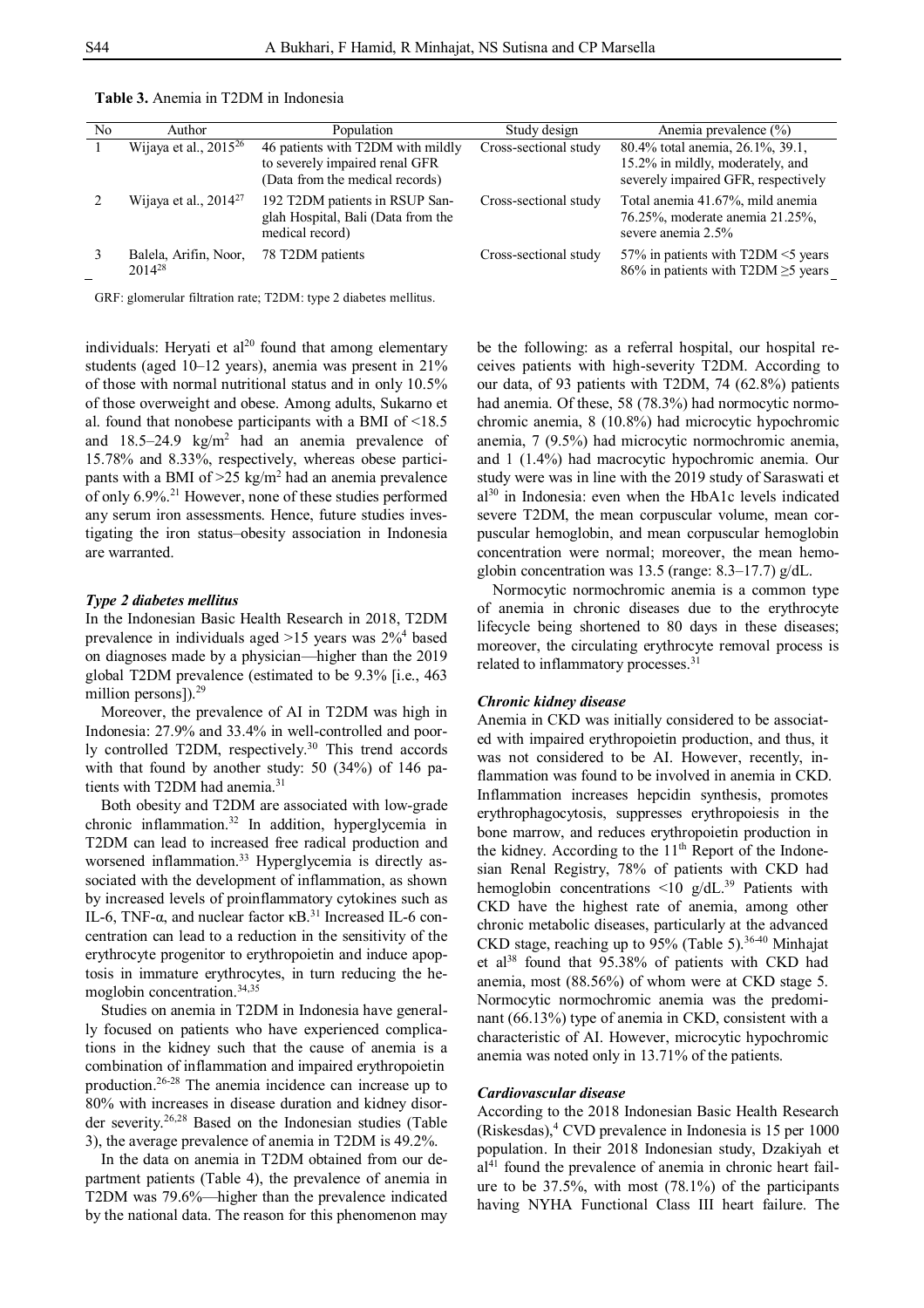| Disease                | $\mathbf n$ | Mean hemoglobin $(g/dL)$ | Prevalence of anemia (%) | Type of anemia                                                                                                                                               |
|------------------------|-------------|--------------------------|--------------------------|--------------------------------------------------------------------------------------------------------------------------------------------------------------|
| Malignancy             | 92          | 8.1                      | 88                       | 70.4% Normocytic normochromic<br>12.4% Microcytic hypochromic<br>3.7% Normocytic hypochromic<br>1.2% Macrocytic hypochromic<br>12.3% Microcytic normochromic |
| Tuberculosis           | 28          | 11.1                     | 67.8                     | 57.9% Normocytic normochromic<br>10.5% Microcytic hypochromic<br>21% Normocytic hypochromic<br>5.2% Macrocytic hypochromic<br>5.2% Microcytic normochromic   |
| <b>HIV</b>             | 58          | 10.4                     | 89.6                     | 80.7% Normocytic normochromic<br>9.6% Microcytic hypochromic<br>1.9% Normocytic hypochromic<br>3.8% Macrocytic hypochromic<br>3.8% Microcytic normochromic   |
| Cardiovascular disease | 105         | 11.7                     | 62                       | 67.9% Normocytic normochromic<br>29.3% Microcytic hypochromic<br>3% Normocytic hypochromic                                                                   |
| T <sub>2</sub> DM      | 93          | 11.1                     | 79.6                     | 78.4% Normocytic normochromic<br>10.8% Microcytic hypochromic<br>9.4% Microcytic normochromic<br>1.3% Macrocytic hypochromic                                 |

**Table 4.** Prevalence of anemia in various diseases in patients at Dr. Wahidin Sudirohusodo Hospital, Makassar, Indonesia

T2DM: type 2 diabetes mellitus.

prevalence of anemia in heart failure regardless of the ejection fraction is up to 30% in outpatients and up to 50% in hospitalized patients. Anemia is associated with mortality in heart failure, with a crude mortality risk of up to 1.96. Moreover, in heart failure, anemia might be caused by several neurohormonal activations, which increase inflammatory cytokine levels, resulting in functional ID. Moreover, heart failure can cause renal dysfunction and thus eventually affect erythrocyte production. Loss of appetite in heart failure is also a common finding that leads to absolute ID. Finally, fluid retention can cause hemodilution, which in turn results in reduced hemoglobin concentrations.42,43

In our collected patient data, the prevalence of anemia in CVD (including heart failure and myocardial infarction) was 62% (Table 4). Of the 105 patients admitted to the cardiovascular ward, 65 (62%) patients had anemia, of whom 44 (67.7%) had normocytic normochromic anemia, 19 (29.2%) had microcytic hypochromic anemia, and 2 (3%) had normocytic hypochromic anemia. Therefore, in CVD, the predominant type of anemia was normocytic and normochromic—consistent with the characteristics of AI.

Because ID prevalence potentially contributes to ane-

|  |  |  |  |  |  |  |  | Table 5. Anemia in CKD in Indonesia |
|--|--|--|--|--|--|--|--|-------------------------------------|
|--|--|--|--|--|--|--|--|-------------------------------------|

| N <sub>o</sub> | Author                                                                               | Population                                                                                                                                              | Study design                        | Prevalence                                                                                                          |
|----------------|--------------------------------------------------------------------------------------|---------------------------------------------------------------------------------------------------------------------------------------------------------|-------------------------------------|---------------------------------------------------------------------------------------------------------------------|
|                | Adiatma DC et al.,<br>$2014^{36}$                                                    | 35 CKD patients with hemodialy-<br>sis. stage 1-4 CKD 29%, stage 5<br>CKD 71%                                                                           | Cross-sectional<br>study            | Total anemia: 86%, anemia of chronic<br>disease 80%, IDA 10%, hemolytic anemia<br>3.3%, posthemorrhagic anemia 6.7% |
| $\mathcal{L}$  | Aisara S, Azmi S,<br>Yanni M. 2018 <sup>37</sup>                                     | 104 CKD patients with HD                                                                                                                                | Observational-<br>descriptive study | $Hb < 7:6.7\%$<br>Hb 7-10: $68.3\%$<br>H <sub>b</sub> $>10:25\%$                                                    |
| 3              | Minhajat, $2016^{38}$                                                                | 130 CKD patients stage 3b (2 pts),<br>stage $4(8 \text{ pts})$ stage $5(120 \text{ pts})$ ,<br>43% with HD in RSUP dr.<br>Wahidin Sudirohusodo Makassar | Cross-sectional<br>study            | Total anemia: 95.38% (88.56% in stage 5)<br>Normocytic normochrom: 66.13%<br>Microcytic hypochromic: 13.71%         |
| 4              | PERNEFRI. 11 <sup>th</sup><br>Report of Indonesian<br>Renal Registry,<br>$2018^{39}$ | 87,710 chronic kidney disease<br>patients                                                                                                               | Registry                            | Hb $\leq 10:78\%$<br>Hb $>10:22\%$                                                                                  |
| 5.             | Suega K, Bakta M,<br>Dharmayudha TG et<br>al. $2005^{40}$                            | 26 CKD-dialytic patients<br>26 CKD-predialysis patients                                                                                                 | Cross-sectional<br>study            | 96.2% in dialytic group<br>30.8% in the predialysis group                                                           |

CKD: Chronic Kidney Disease; IDA: Iron Deficiency Anemia; HD: Hemodialysis; RSUP: Rumah Sakit Umum Pusat (Central General Hospital); PERNEFRI: Perhimpunan Nefrologi Indonesia (Indonesian Nephrology Association); Hb: Hemoglobin.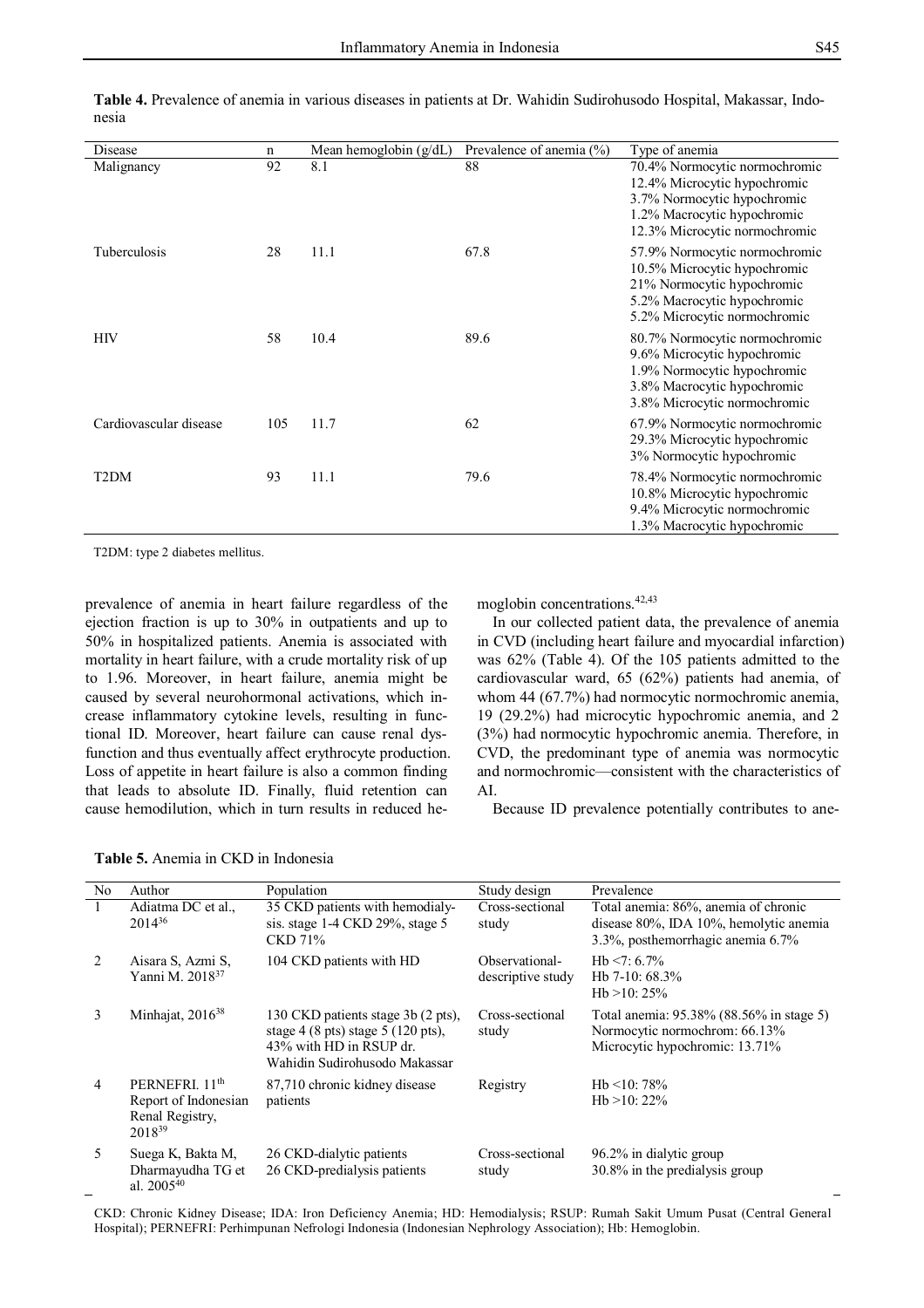mia in heart failure, further relevant studies are recommended.

#### **CANCER**

In cancer, anemia can occur independently due to chemotherapy, typically as a consequence of chronic inflammation, and its features can resemble those of anemia in chronic inflammatory diseases. In most cases, anemia in cancer is normochromic and normocytic, with normal-tolow serum iron levels, low total iron-binding capacity,<sup>44</sup> and possibly, normal-to-high serum ferritin levels.

In an Indonesian study, $45$  50% of the four hematology and lymphoma malignancy cases had anemia; moreover, 47.8% of patients with solid cancer had anemia, and the factor that significantly influenced the hemoglobin concentration was radiotherapy dose: when the dose was  $<60$ and >60 Gy, anemia prevalence was 29.4% and 57.6%, respectively. However, in 2002, Harrison et al<sup>46</sup> found that 41% of patients with cancer has anemia before radiotherapy initiation, and this number increased as radiotherapy progressed. Moreover, anemia prevalence was the highest in patients with uterine or cervical cancer both before and after radiotherapy (75% and 79%, respectively), and patients with head and neck cancer had the lowest mean hemoglobin concentrations during radiotherapy (1.8  $g/dL$ ).

According to our data on department patients with malignancies such as colon cancer, head and neck cancer, and ovarian cancer, the prevalence of anemia in cancer was 88% (Table 4). Of 92 patients with malignancy, 81  $(88.1%)$  had anemia, of whom 57  $(70.4%)$  had normocytic normochromic anemia, 10 (12.3%) had microcytic hypochromic anemia, 3 (3.7%) had normocytic hypochromic anemia, 10 (12.3%) had microcytic normochromic anemia, and 1 (1.2%) had macrocytic hypochromic anemia. Thus, our data indicated that the most common type of anemia in cancer was normocytic and normochromic—the typical AI.

# **TUBERCULOSIS**

The highest TB burden in the world is in India, followed by China and Indonesia.<sup>47</sup> Indonesia has a pulmonary TB prevalence of 0.4%.<sup>4</sup> As a disease involving chronic inflammation, the incidence of anemia in TB is high. Pulmonary TB can be characterized by several inflammatory markers, such as C-reactive protein (CRP) and other cytokines (i.e. IFN- $γ$ , IL-6 and TNF- $α$ ). Hence, in patients with pulmonary TB, anemia may be caused by AI, blood loss, hemoptysis, malnutrition, and pyridoxin deficiency (a side effect of isoniazid). $48$ 

Of all studies found in our literature search, most (n=13) were discussed anemia in patients with pulmonary TB (Table 6). The average prevalence of anemia in pulmonary TB was 50%–70%, including that of normocytic normochromic and microcytic hypochromic anemia being 5.8%–54.8% and 47%–81.48%, respectively (Table 6).<sup>48-1</sup> <sup>60</sup> In Indonesia, in addition to inflammation, a combination of many factors such as low protein and micronutrient intake can contribute to anemia.

In one study,  $61$  the use of antimicrobial agents in patients with anemia in pulmonary TB completely alleviated the anemia in nearly one-third of the patients after 1

month of treatment and in approximately half of the patients after 2 months of treatment.

In the extracted Indonesian studies, the average prevalence of anemia in TB was 71.6%. In our department patients with pulmonary TB, anemia prevalence was 67.9%. Of 28 patients with pulmonary TB, 19 (67.9%) had anemia, of whom 11 (39.2%) had normocytic normochromic anemia, 4 (14.2%) had normocytic hypochromic anemia, 2 (7.2%) had microcytic hypochromic anemia, 1 (3.6%) had macrocytic hypochromic anemia, and 1 (3.6%) had microcytic normochromic anemia. In 2019, Mukherjee et al<sup>63</sup> also found normocytic normochromic anemia to be the predominant type of anemia in pulmonary TB, with a prevalence of 56.9%.

#### **HIV/AIDS**

In 2018, Indonesia had 640 000 individuals living with HIV, and it had an HIV infection prevalence of 0.17% among all age groups and of 0.4% among adults.<sup>62</sup> In 2017, the number of new HIV cases was 1.94 million globally. Although the number of new cases has decreased recently, the increased use of antiretroviral therapy has increased patient survival and in turn increased HIV prevalence (with 35.8 million individuals living with  $HIV$ ).  $63$ 

Being an infectious disease, HIV/AIDS also leads to AI in many patients (prevalence reaching 76%; Table 7).<sup>64-67</sup> In the Indonesian studies, the average prevalence of anemia in HIV/AIDS was 57.5%. In our department patients (Table 4), the prevalence of anemia in HIV/AIDS was 89.6% (the relatively high prevalence might be due to the generally high disease severity among our referral hospital's patients). Of all 58 patients with HIV/AIDS, 52 (80%) had anemia, of whom 42 (80.7%) had normocytic normochromic anemia, 5 (9.6%) had microcytic hypochromic anemia, 2 (3.8%) had macrocytic hypochromic anemia, 2 (3.8%) had microcytic normochromic anemia, and 1 (1.9%) had normocytic hypochromic anemia. Consistent with other worldwide reports, we also found normocytic normochromic anemia to be the predominant type of AI.

#### **PREGNANCY**

Anemia in pregnancy is common worldwide, particularly in developing countries.<sup>5</sup> In Indonesia, the prevalence of anemia in pregnancy (at age >15 years) was 45.1% in 1997; it then increased to 46.5% in 2000, decreased to  $37.5\%$  in  $2008$ ,  $68$  and finally, increased again to 48.9% in 2018.<sup>4</sup> The etiology of anemia in pregnancy is multifactorial. However, in general, ID is assumed to be the major cause $69,70$  because anemia diagnosis is generally based on hemoglobin measurement alone. Other possible etiologies of anemia include erythrocyte disorders (e.g., thalassemia), malaria, inflammatory diseases, hookworm infestation, and other micronutrient deficiencies, which may be significant factors depending on the geographic setting and population type.<sup>70</sup>

More detailed laboratory examinations are required to distinguish the underlying etiologies. In their study on 399 women in the first trimester of pregnancy, Siridamrongvattana et al<sup>71</sup> found an unexpectedly low prevalence of anemia (19.3%), ID (20.1%), and IDA (6%); of the 77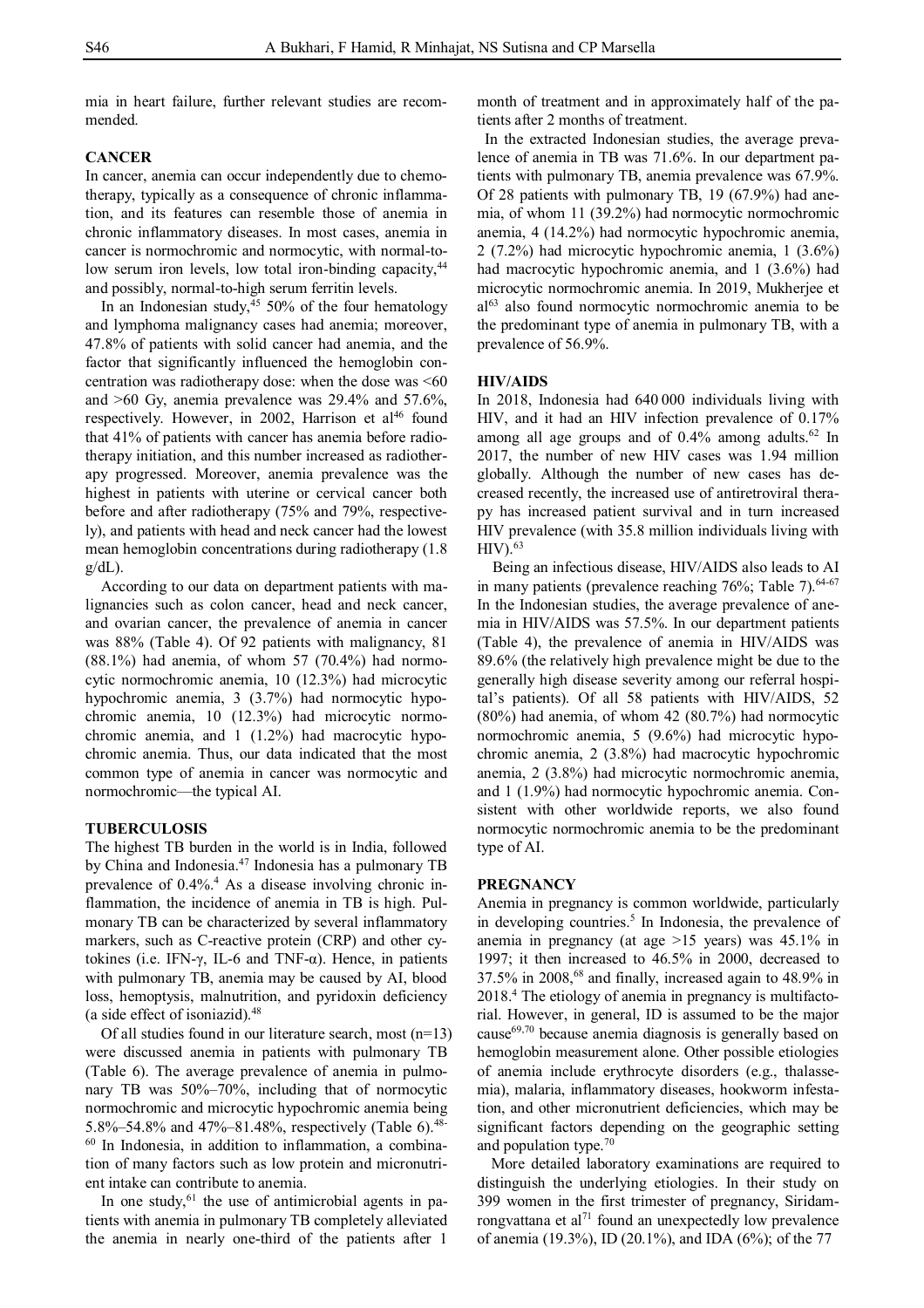| No | Author                                      | Population                                                                                                                                                                                                                     | Study design                                                             | Anemia prevalence                                                                                                                                                                                                                                                                                                                                                                                                                                                                  |
|----|---------------------------------------------|--------------------------------------------------------------------------------------------------------------------------------------------------------------------------------------------------------------------------------|--------------------------------------------------------------------------|------------------------------------------------------------------------------------------------------------------------------------------------------------------------------------------------------------------------------------------------------------------------------------------------------------------------------------------------------------------------------------------------------------------------------------------------------------------------------------|
|    | Kalma et al.,<br>201949                     | 21 samples, including seven pa-<br>tients with treatment of 2 months,<br>seven patients with treatment of 4<br>months, and seven patients with<br>treatment of 6 months at Maccini<br>Sawah Public Health Centre Ma-<br>kassar | Cross-sectional study                                                    | Normal hemoglobin level (42.86%)<br>and anemia $(57.14\%)$ .                                                                                                                                                                                                                                                                                                                                                                                                                       |
| 2  | Sundari et al.,<br>201754                   | 74 pulmonary TB-infected pa-<br>tients: 61% men, 39% women;<br>ages ranged from 18 to 63 (32.6 +<br>12.2) years; 24 (32%) with the<br>Beijing strain, and 50 (68%) with<br>non-Beijing strain infections.                      | Cross-sectional study                                                    | Hemoglobin level ranged from 8.6 to<br>14.8 (11.8) $g/dL$ and 8.1 to 16.5 (12.0)<br>g/dL for the Beijing strain and non-<br>Beijing strain, respectively, with more<br>anemia found in Beijing strain pa-<br>tients (71%) than non-Beijing strain<br>$(62%)$ patients.                                                                                                                                                                                                             |
| 3  | Adzani, Dalimo-<br>enthe, Wijaya,<br>201648 | 49 pulmonary TB patients                                                                                                                                                                                                       | Cross-sectional study                                                    | Total: 63.26% of patients with ane-<br>mia. In men: mild anemia 57.14%,<br>moderate anemia 42.86%; in women:<br>mild anemia 58.82%, moderate ane-<br>mia 41.18%.<br>In men: 42.86% normochromic<br>normocytic, 42.86% hypochromic<br>microcytic, 7.14% normochromic<br>microcytic, and 7.14% hypochromic<br>normocytic; in women: 5.88% normo-<br>chromic normocytic, 47.06% hypo-<br>chromic microcytic, 17.65% normo-<br>chromic microcytic, 29.41% hypo-<br>chromic normocytic. |
| 4  | Sadewo et al.,<br>201455                    | 692 pulmonary TB patients in<br>West Borneo (2010–2012)                                                                                                                                                                        | Cross-sectional study                                                    | 76.4% anemia<br>-59.1% mild anemia<br>-54.8% normocytic normochromic<br>anemia                                                                                                                                                                                                                                                                                                                                                                                                     |
| 5  | Lasut et al.,<br>201456                     | 67 patients with pulmonary TB at<br>Prof. Dr. R. D. Kandou Manado<br>General Hospital (January 2014-<br>December 2014)                                                                                                         | Cross-sectional study                                                    | Among 67 patients, 45 patients had<br>hemoglobin levels below the normal<br>value or anemia $(65.67%)$                                                                                                                                                                                                                                                                                                                                                                             |
| 6  | Fauziah et al.,<br>201357                   | 30 patients with pulmonary TB, 15<br>men and 15 women (Haji Abdul<br>Halim Hasan Public Health Centre<br>Binjai)                                                                                                               | Cross-sectional study                                                    | Hemoglobin level before treatment:<br>men: 15.4±0.68, women: 12.94±0.33.<br>After 3 months of treatment, men:<br>11.88±0.52, women: 10.42±0.44.                                                                                                                                                                                                                                                                                                                                    |
| 7  | Fathan et al.,<br>201358                    | 61 pulmonary TB patients in West<br>Nusa Tenggara Barat Province<br>Hospital                                                                                                                                                   | Case-control study                                                       | Total anemia: 78.7%; normocytic<br>normochromic: 19.52%; microcytic<br>hypochromic: 81.48%                                                                                                                                                                                                                                                                                                                                                                                         |
| 8  | Lokollo et al.<br>$2010^{59}$               | 22 pulmonary TB patients aged 1-<br>14 years in Kariadi Hospital Sema-<br>rang                                                                                                                                                 | Case-control study                                                       | 40.9% with anemia                                                                                                                                                                                                                                                                                                                                                                                                                                                                  |
| 9  | Purnasari et al.,<br>201160                 | 30 pulmonary TB child patients at<br>Community Pulmonary Health<br>Center (BKPM) Semarang in Jun-<br>Jul 2011. Patients aged 1-11 years                                                                                        | Cross-sectional study                                                    | 43.3% of pulmonary TB pediatric<br>patients were anemic. Anemia of<br>chronic disease was found at 61.5%,<br>and iron deficiency anemia at 38.5%.                                                                                                                                                                                                                                                                                                                                  |
| 10 | Pramono & Mei-<br>da, 2003 <sup>50</sup>    | 66 pulmonary TB patients; 43<br>men, 23 women, PKU Muham-<br>madyah Hospital, Yogyakarta                                                                                                                                       | Cross-sectional study,<br>retrospective from med-<br>ical records (2000) | 65.15% anemia: 100% men, 0%<br>women                                                                                                                                                                                                                                                                                                                                                                                                                                               |
| 11 | Karyadi, 2000 <sup>51</sup>                 | 41 active TB patients (25 men,<br>16 women) in Cipto<br>Mangunkusumo Hospital and 41<br>healthy participant (25 men, 16<br>women)                                                                                              | Case-control study                                                       | 58.5% TB patients had anemia;<br>21.9% healthy controls had anemia.<br>TB patients had mean hemoglobin<br>concentrations 13% lower than<br>healthy controls and 11% lower<br>median hematocrit.                                                                                                                                                                                                                                                                                    |
| 12 | Karyadi, 2002 <sup>52</sup>                 | 110 TB patients before an-<br>tituberculosis treatment                                                                                                                                                                         | Double-blind, placebo-<br>controlled trial                               | 57% TT patients before antitubercu-<br>losis treatment                                                                                                                                                                                                                                                                                                                                                                                                                             |

# **Table 6.** Anemia in pulmonary TB in Indonesia

TB: Tuberculosis; BKPM: Balai Kesehatan Paru Masyarakat (Community Pulmonary Health Center).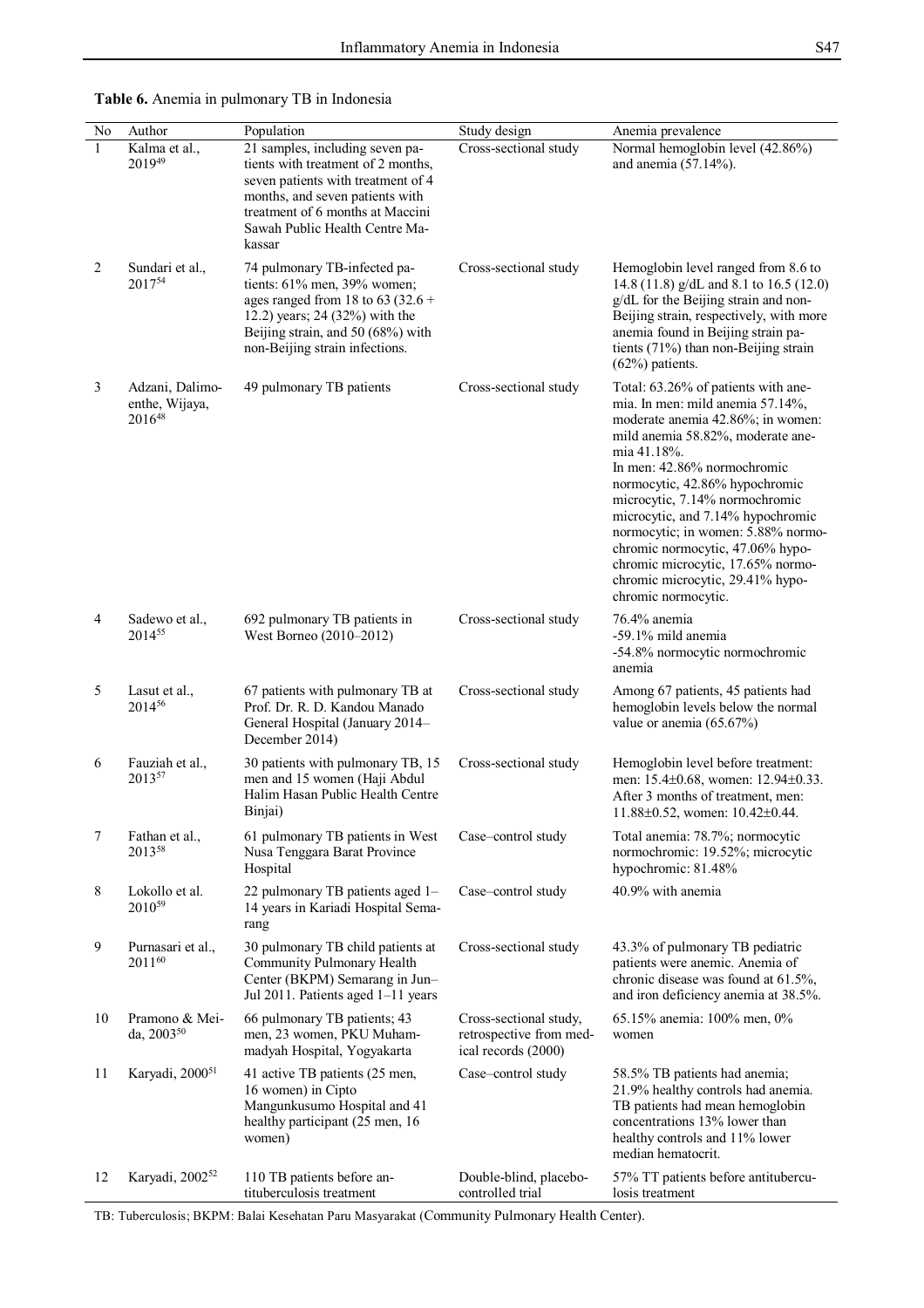| No             | Author                                           | Population                                                                                                                        | Study design             | Anemia prevalence                                                                                                                  |
|----------------|--------------------------------------------------|-----------------------------------------------------------------------------------------------------------------------------------|--------------------------|------------------------------------------------------------------------------------------------------------------------------------|
| $\overline{1}$ | Wisaksana et al.,<br>201166                      | 611 HIV/AIDS patients $-$ ART<br>naïve                                                                                            | Cross-sectional<br>study | Total anemia: 49.6% of 611 ART-naïve patients.<br>Mild anemia: 62%, mod-severe anemia: 38%<br>$67.36\%$ with a high ferritin level |
|                | Yolanda, $2016^{67}$                             | 201 HIV/AIDS patients who<br>underwent voluntary counsel-<br>ing and testing                                                      | Cross-sectional          | 76% anemia<br>5.5% pancytopenia                                                                                                    |
| $\mathcal{E}$  | Massang, Edward,<br>Purwanto, 2018 <sup>68</sup> | 68 HIV/AIDS patients, 34 with<br>Antiretroviral agents and 34<br>without Antiretroviral agent;<br>nutritional anemia was excluded | Cross-Sectional          | Total Median Hb: 11.7 g/dL<br>Median Hb in ARV group: 10.60<br>Median Hb in non-ARV group 12.63                                    |
|                | Defiaroza, 2018 <sup>69</sup>                    | 10 HIV/AIDS patients                                                                                                              | Descriptive              | Mean: 13 gr%, SD: 2.26 gr%                                                                                                         |

**Table 7.** Anemia in HIV/AIDS in Indonesia

ART: Antiretroviral Therapy; ARV: Antiretroviral.

women with anemia, 24 (31.2%) had ID, 20 (26.0%) had thalassemia-related genes, and 33 (42.9%) had unknown underlying factors.

Pregnant women have been reported to have systemic low-grade inflammation,<sup>72</sup> which is correlated with  $AI<sup>9</sup>$ . However, Finkelstein et al reported a relatively low prevalence of inflammation (CRP  $>5$  mg/L: 17%; ambulatory glucose  $>1.0$  g/L: 11%) and AI (hemoglobin  $\leq 11.0$  g/dL and serum ferritin >15.0 μg/L plus CRP>5 mg/L or ambulatory glucose  $>1.0$  g/L: 2%) in pregnant women.<sup>73</sup> Nevertheless, AI risk in pregnant women with chronic infectious or metabolic diseases may still be high.<sup>9</sup>

In 2018, Judistiani et al<sup>74</sup> found that  $7.5\%$  (201) of pregnant women had anemia, with 24.9% of them noted to have hyperferritinemia. Moreover, proinflammatory cytokine levels increased in women with late pregnancy.

However, the authors did not report any inflammatory markers and reported a positive correlation between ferritin status and anemia only in the first trimester. In addition, they reported that pregnant women with low cholecalciferol levels tended to have anemia, particularly in the third trimester (relative risk: 2.96; 95% CI: 0.36–24.53). Nevertheless, vitamin D deficiency is associated with inflammatory status, and supplementation can alleviate the inflammatory status in some diseases.<sup>75</sup>

#### **HELMINTHIASIS**

Infection by soil-transmitted helminths (STH; i.e., helminthiasis), including *Necator americanus* (hookworm), *Ascaris lumbricoides*, and *Trichuris trichiura*, represents a major community health concern in regions worldwide.<sup>76</sup> The pathological process underlying the host response for helminthiasis may lead to inflammatory conditions.<sup>77</sup> In helminthiasis, altered intestinal iron uptake and iron metabolism and intestinal bleeding can lead to ID.78,79 Moreover, the destruction of the intestinal mucosa impedes the absorption of nutrients, including micronutrients such as iron, negatively affecting the host's nutritional status and immune system.<sup>80</sup>

Globally, a main cause of IDA is infection by parasites such as hookworms, whipworms, and roundworms, which results in intestinal bleeding in the stool.<sup>81</sup> Hookworm infection leads to anemia by inducing chronic intestinal blood loss: infection by *Ancylostoma duodenale* and *N. americanus* can cause blood loss of 0.15–0.2 mL per day. These hookworms release anticlotting factors such as coagulase to prevent blood clots and ensure continuous blood flow.<sup>82</sup>

Disruption of iron absorption can also be due to damage to the intestinal integrity caused by the inflammatory process. Helminthic infection can increase inflammation: in a host, the existence of helminths is detected by the epithelial or immune cells in response to worm products; these cells then release cytokines (e.g., IL-25) from the enterocytes, promote Th2 cell proliferation, and upregulate effector mechanisms (e.g., evocation of eosinophils by IL-5), all to destroy the parasite. However, the helminths manipulate the host immune system by releasing molecules to facilitate the formation of a leaky epithelial barrier.<sup>83</sup> In general, this damage to intestinal integrity can reduce intestinal iron uptake and induce anemia: in children with such parasitic infections, malnutrition may occur due to a lack of essential nutrients, resulting in nutritional anemia.<sup>84</sup>

#### *Prevalence of anemia due to helminthiasis in Indonesia*

Approximately 42% of global STH infections occur in Southeast Asia. Of children with STH infections in Southeast Asia, 64% are from India, 15% from Indonesia, and 13% from Bangladesh. In Indonesia, 17 million preschool-age children and 42 million school-age children have an STH infection.<sup>85</sup> STH infection is thus one of Indonesia's leading public health issues, with a high prevalence in the range of 45%–65%. In Indonesia, the highest STH infection prevalence is 80%, mainly in areas with poor sanitation.<sup>86</sup> In a cross-sectional survey in Semarang, Central Java, STH infection prevalence was approximately 34% in 6466 individuals aged 2–93 years. $87$ Pegelow et al<sup>88</sup> reported that soil-transmitted nematode infection was predominant in 8–10-year-old children in the rural area of Sukaraja, West Java: based on the testing of 348 stool samples, *T. trichiura* infection was the most prevalent (76%), followed by *A. lumbricoides* (44%) and hookworm (9%) infections. Among 365 blood samples, anemia prevalence was 13%. Moreover, the prevalence of low nutritional status was 51% in general. Table 8 lists the prevalence of anemia in helminthiasis in Indonesia from several studies. 88-98

In several districts of North Sumatra, helminthiasis prevalence differed considerably between suburban and rural areas. A report from Medan, North Sumatra, reported a high STH infection prevalence in school-age chil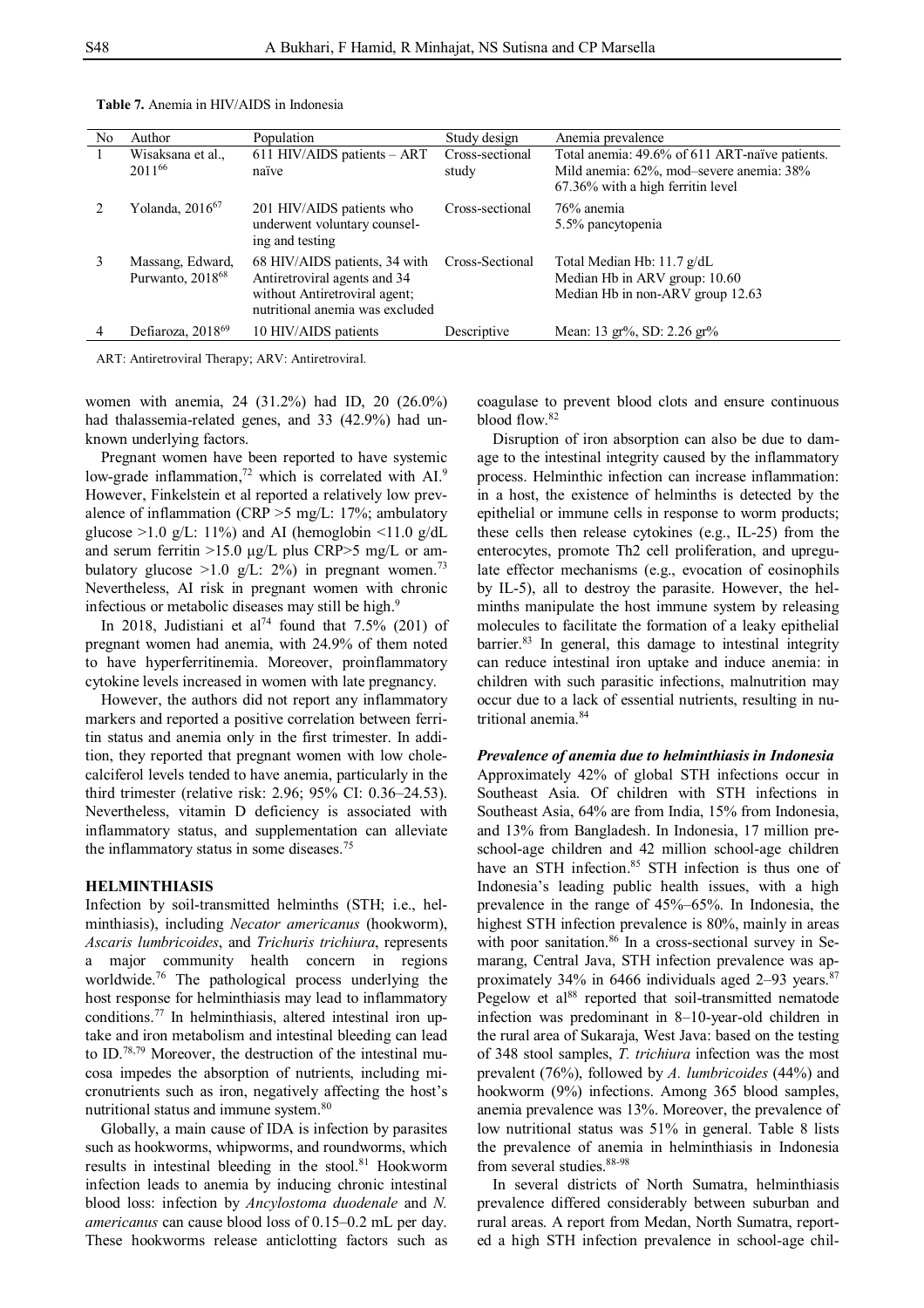**Table 8.** Anemia in Helminthiasis in Indonesia

|                |                                                                                                                               |                                                                                                            | Prevalence (%)                                                                                                                                                                                    |           |                   |                   |                        |                         |
|----------------|-------------------------------------------------------------------------------------------------------------------------------|------------------------------------------------------------------------------------------------------------|---------------------------------------------------------------------------------------------------------------------------------------------------------------------------------------------------|-----------|-------------------|-------------------|------------------------|-------------------------|
| N <sub>o</sub> | Population/Location                                                                                                           | Lab examination                                                                                            | Anyt                                                                                                                                                                                              | <b>HK</b> | AL                | <b>TT</b>         | $\overline{\text{SS}}$ | Anemia                  |
| $\mathbf{1}$   | 60 students from five grade 3 and 4<br>elementary schools in North Pontianak,<br>West Kalimantan <sup>91</sup>                | Kato-Katz thick smear<br><b>Blood</b> tests                                                                | 16.7                                                                                                                                                                                              |           |                   |                   |                        | 55                      |
| 2              | 140 stools of school-age children,<br>Makassar Sulsel <sup>93</sup>                                                           | Katokatz method                                                                                            | 33.6                                                                                                                                                                                              |           | 24.3              | 27.9              |                        |                         |
| 3              | A total of 331 individuals, aged 1<br>month to 44 years, Mimika Papua <sup>94</sup>                                           | A single stool sample, using<br>Real Time-Polymerase Chain<br>Reaction for SS                              |                                                                                                                                                                                                   | 17.2      | 23.9              | 18.4              | 32                     |                         |
| $\overline{4}$ | 132 students, aged 8-12 years, Medan<br>and Deli Serdang Sumut <sup>89</sup>                                                  | Direct examination and Kato-<br>Katz method<br>Cobas e601 in the hematology<br>laboratory                  | 7.6                                                                                                                                                                                               |           |                   |                   |                        | 11.4<br>(serum<br>iron) |
| 5              | 3 to 70 years<br>Controls: n=244; intervention: n=283<br>Two villages, Central Java, Indonesia95                              | Microscopically, according to<br>the Willis-Mollay flotation<br>technique                                  | STH: 21.7% in controls and 25.8% in the inter-<br>ventional group                                                                                                                                 |           |                   |                   |                        |                         |
| 6              | 629 children aged 1-59 months from<br>800 households Mimika Papua <sup>92</sup>                                               | Katokatz method<br>Hb by electronc coulter coun-<br>ter (HB $\leq$ 10 gr/dL = anemia)                      | 37.9<br>(105/269)                                                                                                                                                                                 | 13        | 27.9              | 20.8              |                        | 24.5<br>(122/497)       |
| $\tau$         | 99 children $(3-13 \text{ years old})$ in two<br>villages (intervention and control)<br>south of Semarang City <sup>96</sup>  | Microscopic method                                                                                         | 20                                                                                                                                                                                                |           |                   |                   |                        |                         |
| 8              | 418 boys and girls aged 0 to 12 years at<br>recruitment <sup>97</sup>                                                         | Katokatz method<br>Hb                                                                                      |                                                                                                                                                                                                   |           | 30.6              | 23.4              |                        | 22.4                    |
| $\mathbf{9}$   | 8 to 10-year-old students from 10<br>schools located in the rural district<br>of Sukaraja, West Java, Indonesia <sup>88</sup> | 348 stools<br>365 blood samples                                                                            |                                                                                                                                                                                                   | 9         | 44                | 76                |                        | 13                      |
| 10             | Two elementary schools in Makassar,                                                                                           | 340 stools from individuals of                                                                             | 22.4                                                                                                                                                                                              |           | 5.9               | 19.1              |                        |                         |
|                | the capital city of South Sulawesi <sup>98</sup>                                                                              | high socioeconomic status<br>271 stools from individuals of<br>low socioeconomic status<br>Katokatz method | <b>VS</b><br>90.4                                                                                                                                                                                 |           | <b>VS</b><br>76.8 | <b>VS</b><br>87.1 |                        |                         |
| 11             | 1982 people assigned to albendazole<br>treatment and 2022 to a placebo<br>Ende, East Nusa Tenggara <sup>90</sup>              | Polymerase Chain Reaction<br>for HW and AL,<br>microscopic for TT                                          | Baseline Placebo vs Albendazole<br>Any helm 87.2 (571/655) vs 87.7 (533/609)<br>HK 74.5 (509/683) vs 77.3 (486/629)<br>AL 34.9 (238/683) vs 33.2 (209/629)<br>TT 27.1 (258/953) vs 27.8 (237/852) |           |                   |                   |                        |                         |

†Any: any helminthiasis. HK: hookworm; AL: *Ascaris lumbricoides*; TT: *Trichuris trichiura*; SS: *Strongyloides stercoralis.*

dren (40.3%).<sup>89</sup> Nasution et al<sup>99</sup> reported that STH infection prevalence was 76.8% in Singkuang (56 children) and 87.2% in Sikapas (242 children) primary schools: the prevalence of *A. lumbricoides* infection was 58.9% in Singkuang and 69.8% in Sikapas, that of *T. trichiura* infection was 57.1% in Singkuang and 78.1% in Sikapas, and that of hookworm infection was 1.8% in Singkuang and 19.4% in Sikapas. A consecutive fecal analysis of 132 8–12-year-old students during May–October 2016 in Public Primary School 060925 Amplas, Medan, and 101747 Hamparan Perak, Deli Serdang, indicated that the prevalence of helminthiasis was 7.6%, with that of low serum iron levels being 11.4%.<sup>89</sup>

In North Pontianak, West Kalimantan, helminthiasis was noted in 16.7% of 60 elementary school students, with an anemia prevalence of 55%.<sup>91</sup> In Mimika, Papua, helminthiasis was present in 105 (43%) of 269 children. Anemia (defined as hemoglobin <10 g/dL) was noted in 122 (24.5%) of 497 included children and was associated with hookworm carriage (OR: 2.6, *p*=0.026) and *Plasmodium*–helminth coinfection (OR: 4.0, 95% CI: 1.4–11.3, *p*=0.008).<sup>92</sup>

A cohort study<sup>100</sup> on 442 pregnant women in Purworejo District, Central Java, reported that the anemia prevalence was the highest in the second trimester (approximately 37.1%). Moreover, low iron stores were noted in approximately 49.5% women in the third trimester. Most of the included pregnant women (69.7%) were infected with at least one species of intestinal helminths; *T. trichiura* was the most common, followed by hookworm and *A. lumbricoides*.

# **OTHER CAUSES OF NON-NUTRITIONAL ANAEMIA**

# *Genetic factors*

Genetic disorders can also lead to non-nutritional anemia. Iron absorption may be impaired due to genetic abnormalities in the metal divalent transporter-1 gene (*MDT1*). Mutations in *MDT1* have been noted in patients with microcytic anemia, low serum ferritin levels, and liver iron overload. <sup>101</sup> After the iron is absorbed, it is carried by transferrin (TF) in the blood to the liver storage areas, spleen, red bone marrow, and tissues with demand for iron.102,103 Genetic abnormalities in the TF gene can cause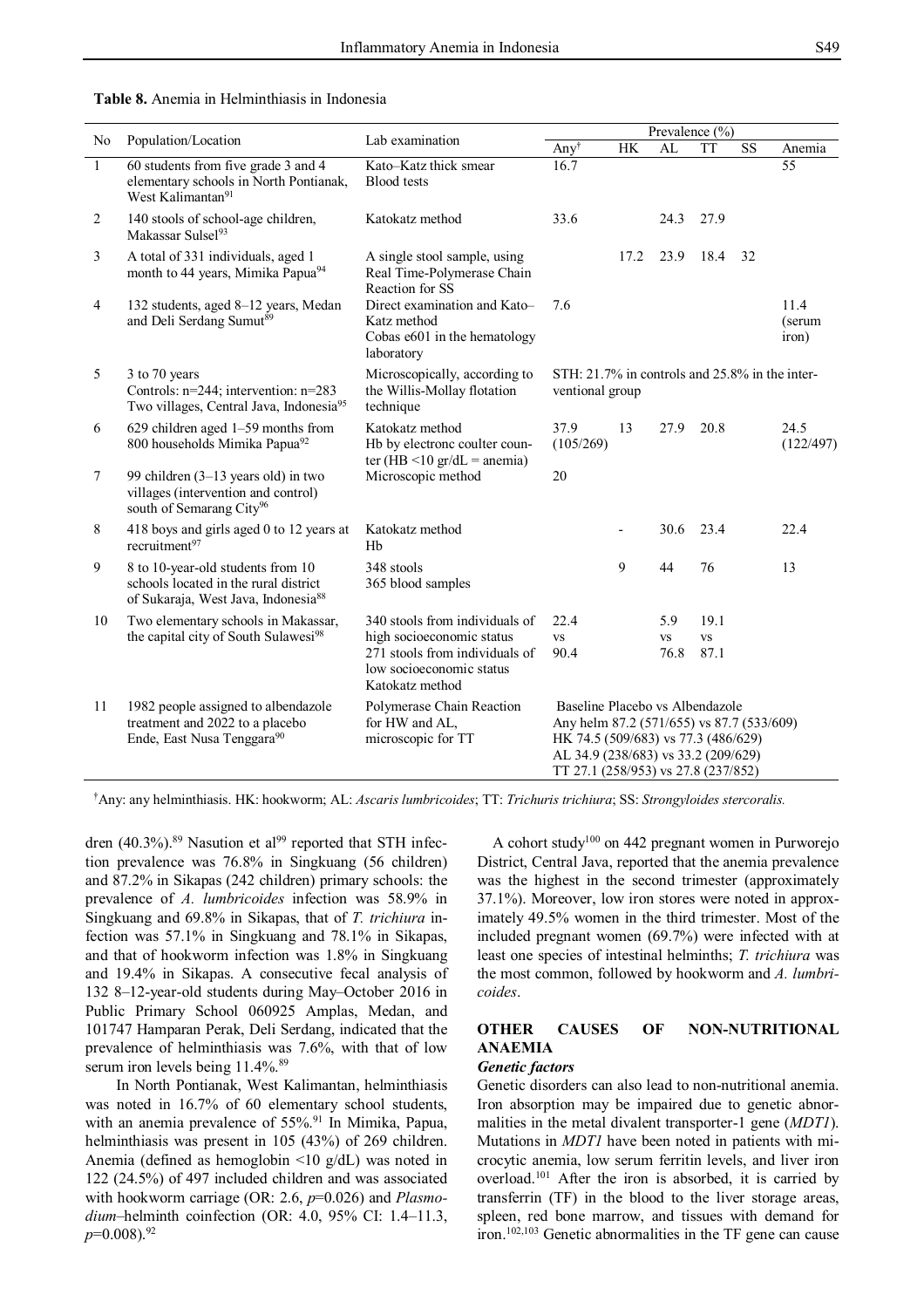atransferrinemia and IDA.<sup>104</sup> Moreover, iron carried by TF enters the tissue after being captured by the TF receptor (TFR). Thus, genetic abnormalities in the TFR gene can also cause anemia.

Hepcidin, a regulator of iron levels in the body, inhibits iron absorption by binding to MDT-1. Hepcidin can also attach to ferroportin and block the release of iron from the macrophages to be carried to the site of erythrocyte synthesis. *TMPRSS6* encodes the enzyme maptriptase-2, which controls hepcidin levels and thus plays a role in the development of anemia. The G allele of rs4820268 is associated with low serum iron levels.<sup>104</sup>

Vitamin B-12 deficiency has been linked to many complications, including increased macrocytic anemia risk. In total, 16 studies have identified single-nucleotide polymorphisms (SNPs) that exhibit significant associations with vitamin B-12 concentrations; of these SNPs, 59 are vitamin B-12-related gene polymorphisms, which are thus associated with vitamin B-12 status. However, most of the genes that could explain variations in vitamin B-12 concentrations have been identified in Caucasian populations.<sup>105</sup>

Megaloblastic anemia involves disturbed DNA synthesis, which results in morphologic and functional changes in erythrocytes, leukocytes, platelets, and their precursors in the blood and bone marrow. This type of anemia is characterized by the presence of large, immature, abnormal erythrocyte progenitors in the bone marrow, and 95% of megaloblastic anemia cases are attributable to folic acid or vitamin B-12 deficiency.<sup>106</sup>

Methylenetetrahydrofolate reductase (MTHFR) and methionine synthase reductase (MTRR) are two important folate-metabolizing enzymes involved in the remethylation of homocysteine into methionine as well as in the synthesis of DNA. <sup>107</sup> The common polymorphisms in *MTHFR* (C677T and A1298C) and *MTRR* (A66G) result in reduced in vivo MTHFR and MTRR activity and thus in folate metabolism impairment. Zhang et  $al^{108}$ found that *MTHFR* (C677T) is strongly correlated with megaloblastic anemia and might participate in its pathogenesis.

The risk of low iron status has been assessed based on a combination of rs3811647 in the TF gene, rs7385804 in the TRF gene, and rs4820268 in *TMPRSS6*; that of low folate status was assessed using the two common *MTHFR* polymorphisms, C677T and A1298C; $^{108}$  and that of low vitamin B-12 status was evaluated using rs1801131, rs2298585, rs41281112, and rs3760776. Citrate lyase beta-like (*CLYBL*) encodes a human mitochondrial enzyme. The risk allele A of rs41281112 terminates the translation of *CLYBL*, resulting in the disruption of protein–metal ion binding and leading to vitamin B-12 malabsorption. The rs2298585 in *MS4A3* might disrupt intestinal and gastric epithelial cells rejuvenation as well as vitamin B-12 absorption.

Gastric pathogens reduce vitamin B-12 absorption in the gut. *FUT6* encodes fucosyl-transferase 6, which is involved in forming Lewis-associated antigens, which inhibit the adherence of gastric pathogens to the gastric mucosa. A study showed that rs3760775 in *FUT6* was associated with elevated vitamin B-12 levels.<sup>105</sup>

#### *Iatrogenic anemia*

Drugs can induce anemia via several pathways: immunohemolytic anemia, nonimmune hemolytic anemia, methemoglobinemia, megaloblastic anemia, sideroblastic anemia, aplastic anemia, and pure red cell aplasia. Immuno-hemolytic anemia due to the destruction caused by the reaction between antibodies and antigens in the erythrocyte membrane (e.g., penicillins and cephalosporins). Non-immune hemolytic anemia is hemolytic anemia that is typically caused by side effects of drugs such as primaquine and nitrofurantoin; in these cases, glucose-6 phosphate dehydrogenase deficiency is common. Methemoglobinemia, which is anemia due to excessive methemoglobin production, can be induced by several drugs that oxidize hemoglobin (e.g., phenazopyridine, dapsone, primaquine, local anesthetics, isobutyl nitrite). Acquired megaloblastic anemia can be caused by vitamin B-12 with or without folic acid deficiencies induced by drugs such as trimethoprim, pyrimethamine, sulfasalazine, phenytoin, and antiretrovirals. Drugs such as isoniazid, chloramphenicol, and linezolid can cause sideroblastic anemia by interfering with heme biosynthesis. Aplastic anemia—the failure to produce blood cells (hemoglobin, leukocyte, and platelet)—can be induced by chloramphenicol, sulfonamide, trimethoprim/sulfamethoxazole, and other drugs that can suppress bone marrow function. Pure red cell aplasia can be caused by azathioprine and other immunosuppressants, linezolid, isoniazid, rifampin, IFN- $\alpha$ , chloroquine, allopurinol, and other drugs.<sup>109</sup>

Iatrogenic anemia or hospital-acquired anemia occurs after blood loss due to medical procedures such as surgery, hemodilution due to excessive intravenous fluid administration, and phlebotomy. Surgery can cause blood loss in >20% cases, particularly in high-risk surgical procedures. Phlebotomy also contributes to hospital-acquired anemia.<sup>110,111</sup> Thavendiranathan et al<sup>112</sup> showed that every milliliter of blood drawn can reduce hemoglobin by  $0.07 \pm 0.011$  g/L.

## **CONCLUSIONS**

Despite the many governmental measures, anemia remains a major public health problem in Indonesia. A possible reason for the failure of anemia intervention to reduce anemia prevalence is that the causes underlying anemia are not only nutritional but also non-nutritional. AI, the most common type of non-nutritional anemia, is associated with chronic infectious diseases and NCDs. IDA can also coexist in patients with chronic AI. Anemia in helminthiasis is another type of non-nutritional anemia. For comprehensive and successful mitigation of anemia prevalence in Indonesia, the causes of nutritional and non-nutritional anemia, including genetic and iatrogenic factors must be acknowledged and addressed.

### **AUTHOR DISCLOSURES**

The authors declare no conflict of interest.

#### **REFERENCES**

1. Lukito W, Wahlqvist M. Intersectoral and eco-nutritional approaches to resolve persistent anemia in Indonesia. Asia Pac J Clin Nutr. 2020;29(Suppl 1):S1-S8. doi: 10.6133/ apjcn.202012\_29(S1).01.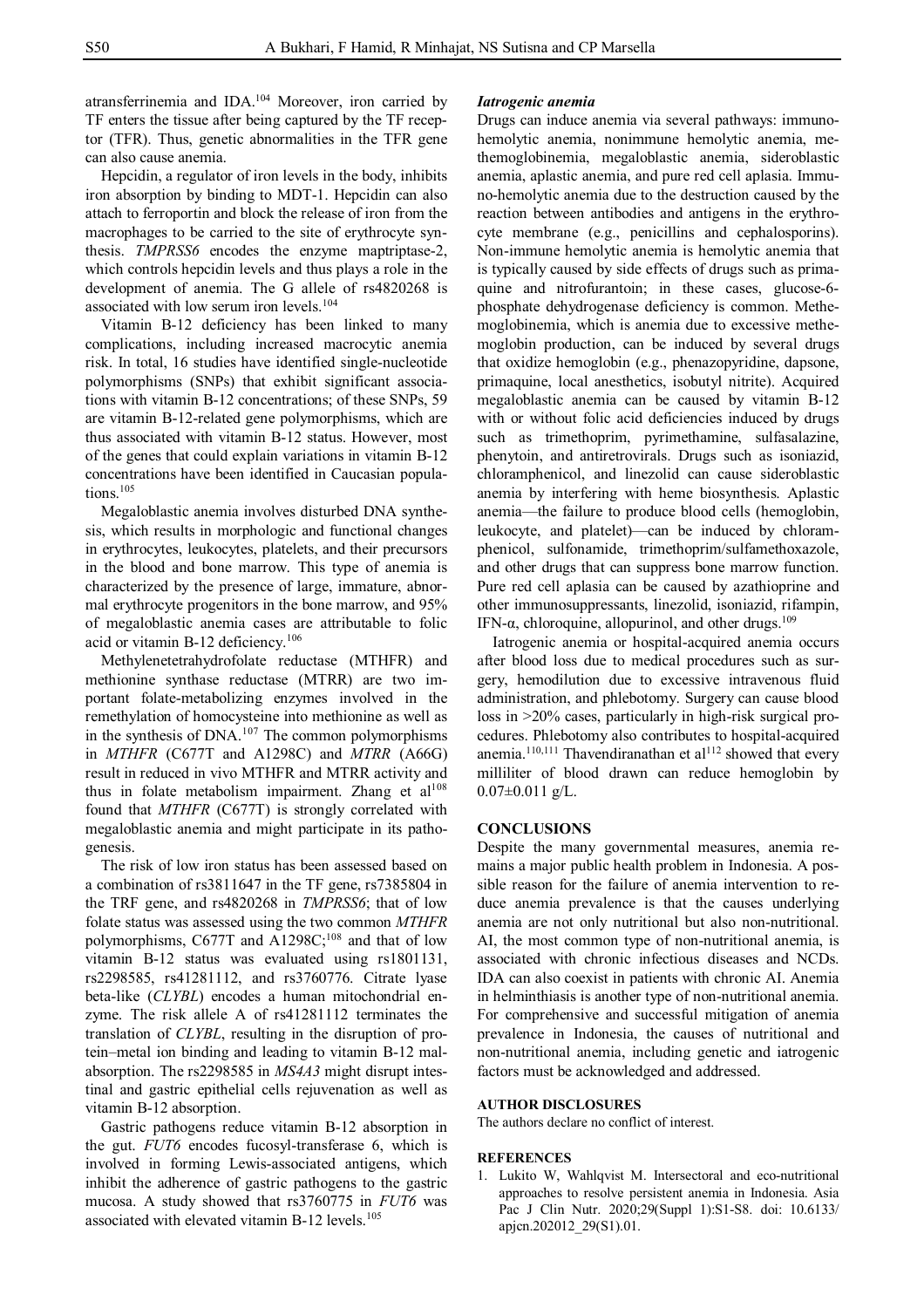- 2. Juffrie M, Helmyati S, Hakimi M. Nutritional anemia in Indonesian children and adolescents: diagnostic realibility for appropiate management. Asia Pac J Clin Nutr. 2020; 29(Suppl 1):S18-S31. doi: 10.6133/apjcn.202012\_29(S1). 03.
- 3. Nadiyah, Dewanti L, Mulyani E, Jus'at I. Nutritional anemia: limitations and consequences of Indonesian intervention policy restricted to iron and folic acid. Asia Pac J Clin Nutr. 2020;29(Suppl 1):S55-S73. doi: 10.6133/apjcn.202012\_ 29(S1).03.
- 4. Kementrian Kesehatan Republik Indonesia. Main result of Indonesian basic health research. Jakarta; Kementrian Kesehatan Republik Indonesia; 2018. (In Indonesian?)
- 5. Lipoeto N, Masrul, Nindrea R. Nutritional contributors to maternal anemia in Indonesia: chronic energy deficiency and micronutrients. Asia Pac J Clin Nutr. 2020;29(Suppl 1:S9-S17. doi: 10.6133/apjcn.202012\_ 29(S1).02.
- 6. Wahlqvist ML, Lee MS. Nutrition in health care practice. Journal of Medical Sciences. 2006;26:157-64.
- 7. Nemeth E, Ganz T. Anemia of inflammation. Hematol Oncol Clin North Am. 2014;28:671-81.
- 8. Malik S, Oktavianthi S, Wahlqvist M. Non-nutritional anemia: Malaria, thalassemia, G6PD deficiency and tuberculosis in Indonesia. Asia Pac J Clin Nutr. 2020; 29(Suppl 1):S32-S40. doi: 10.6133/apjcn.202012\_29(S1). 04.
- 9. Nairz M, Theurl I, Wolf D, Weiss G. Iron Deficiency or Anemia of Inflammation? Differential diagnosis and mechanisms of anemia of inflammation. Wiener Medizinische Wochenschrift. 2016;166:411-23.
- 10. Weiss G, Goodnough LT. Anemia of chronic disease. N Engl J Med. 2005;352:1011-23.
- 11. Ganz T. Anemia of inflammation. N Engl J Med. 2019;381: 1148-57.
- 12. Madu AJ, Ughasoro MD. Anaemia of chronic disease: An in-depth review. Med Princ Pract. 2017;26:1-9.
- 13. Aigner E, Feldman A, Datz C. Obesity as an emerging risk factor for iron deficiency. Nutrients. 2014;6:3587-600.
- 14. Ganz T, Nemeth E. Iron balance and the tole of hepcidin in chronic kidney disease Tomas. Semin Nephrol. 2016;36:87- 93.
- 15. WHO, World Health Organization. Obesity and overweight [Internet]. WHO. 2020 [cited 2020/06/20]. Available from: https://www.who.int/en/news-room/fact-sheets/detail/obes ity-and-overweight.
- 16. Herningtyas EH, Ng TS. Prevalence and distribution of metabolic syndrome and its components among provinces and ethnic groups in Indonesia. BMC Public Health. 2019;19:377.
- 17. Cheng HL, Bryant C, Cook R, O'Connor H, Rooney K, Steinbeck K. The relationship between obesity and hypoferraemia in adults: A systematic review. Obes Rev. 2012;13:150-61.
- 18. Del Giudice EM, Santoro N, Amato A, Brienza C, Calabrò P, Wiegerinck ET et al. Hepcidin in obese children as a potential mediator of the association between obesity and iron deficiency. J Clin Endocrinol Metab. 2009;94:5102-7.
- 19. Wijayanti E, Retnoningrum D, Hendrianintyas M. Relationship between inflammatory marker with hemoglobin in obesity in Faculty of Medicine, Universitas Diponegoro Mei - September 2018. Intisari Sains Medis. 2019;10:242–6. (In Indonesian)
- 20. Heryati L, Setiawan B. Obesity, anemia, and school grade in elementary school in Bogor. Jurnal Gizi dan Pangan. 2014; 9:159-66 (In Indonesian)
- 21. Sukarno KJ, Marunduh SR, Pangemanan DHC. Relationship between body mass index with hemoglobin

concentration in adolescent in Bolangitang District, Bolaang Regency, North Mongondow. Jurnal Kedokteran Klinis [Internet]. 2016;1:29-35. (In Indonesian)

- 22. Nisa AK, Nissa C, Probosari E. Difference of nutritional intake and hemoglobin concentration in obese and nonobese female adolescent. Journal of Nutrition College. 2019; 8:21. (In Indonesian)
- 23. Zheng H, Long W, Tan W, Yang C, Cao M, Zhu Y. Anaemia, iron deficiency, iron-deficiency anaemia and their associations with obesity among schoolchildren in Guangzhou, China. Public Health Nutr. 2020;23:1693-702.
- 24. Wang M. Iron deficiency and other types of anemia in infants and children. Am Fam Physician. 2016;93:270-8.
- 25. Huang YF, Tok TS, Lu CL, Ko HC, Chen MY, Chen SCC. Relationship between being overweight and iron deficiency in adolescents. Pediatr Neonatol. 2015;56:386-92. doi: 10. 1016/j.pedneo.2015.02.003.
- 26. Wijaya CA, Kusnadi Y, Zen NF. Correlation between hemoglobin and renal dysfunction in type 2 diabetes mellitus in Mohammad Hoesin General Hospital, Palembang. Majalah Kedokteran Sriwijaya. 2015;47:39-44. (In Indonesian)
- 27. Wijaya IGANR, Mulyantari NK, Yasa IWPS. Prevalence of anemia in diabetes melitus type 2 in Sanglah Denpasar Hospital 2014. E-Jurnal Med Udayana. 2018;7:1-8. (In Indonesian)
- 28. Balela N, Arifin M, Noor M. Anemia in less than 5 years compared to more than 5 Years duration of type 2 diabetes mellitus patients. Berk Kedokt J Kedokt dan Kesehat. 2014;10.
- 29. Saeedi P, Petersohn I, Salpea P, Malanda B, Karuranga S, Unwin N et al. Global and regional diabetes prevalence estimates for 2019 and projections for 2030 and 2045: Results from the International Diabetes Federation Diabetes Atlas, 9th edition. Diabetes Res Clin Pract. 2019;157: 107843.
- 30. AlDallal SM, Jena N. Prevalence of anemia in type 2 diabetic patients. J Hematol. 2018;7:57-61.
- 31. Barbieri J, Fontela PC, Winkelmann ER, Zimmermann CEP, Sandri YP, Mallet EKV et al. Anemia in patients with type 2 diabetes mellitus. Anemia. 2015;2015:354737.
- 32. van Greevenbroek MMJ, Schalkwijk CG, Stehouwer CDA. Obesity-associated low-grade inflammation in type 2 diabetes mellitus: Causes and consequences. Neth J Med. 2013;71:174-87.
- 33. Giacco F, Brownlee M. Oxidative stress and diabetic complications. Circ Res. 2010;107:1058-70.
- 34. Fava S, Azzopardi J, Ellard S, Hattersley AT. ACE gene polymorphism as a prognostic indicator in patients with type 2 diabetes and established renal disease. Diabetes Care. 2001;24:2115-20.
- 35. Angelousi A, Larger E. Anaemia, a common but often unrecognized risk in diabetic patients: A review. Diabetes Metab. 2015;41:18-27.
- 36. Adiatma D, Tobing M. Prevalence and type of anemia in chronic kidney disease in regular hemodialysis: A study in Dr. Kariadi General Hospital Semarang. Jurnal Kedokteran Diponegoro. 2014;3:137839. (In Indonesian)
- 37. Aisara S, Azmi S, Yanni M. Clinical picture of chronic kidney disease in hemodialysis therapy in Dr. M. Djamil General Hospital, Padang. J Kesehat Andalas. 2018;7:42.
- 38. Minhajat. Profile of anemia in chronic kidney disease Patient in dr. Wahidin Sudirohusodo Hospital in 2015-2016. Universitas Hasanuddin; 2016. (In Indonesian)
- 39. Indonesian Renal Registry [Internet] PERNEFRI. 11th Indonesian Renal Registry 2018;2018 [Cited 2020/10/01]. Available from: https://www.indonesianrenalregistry.org/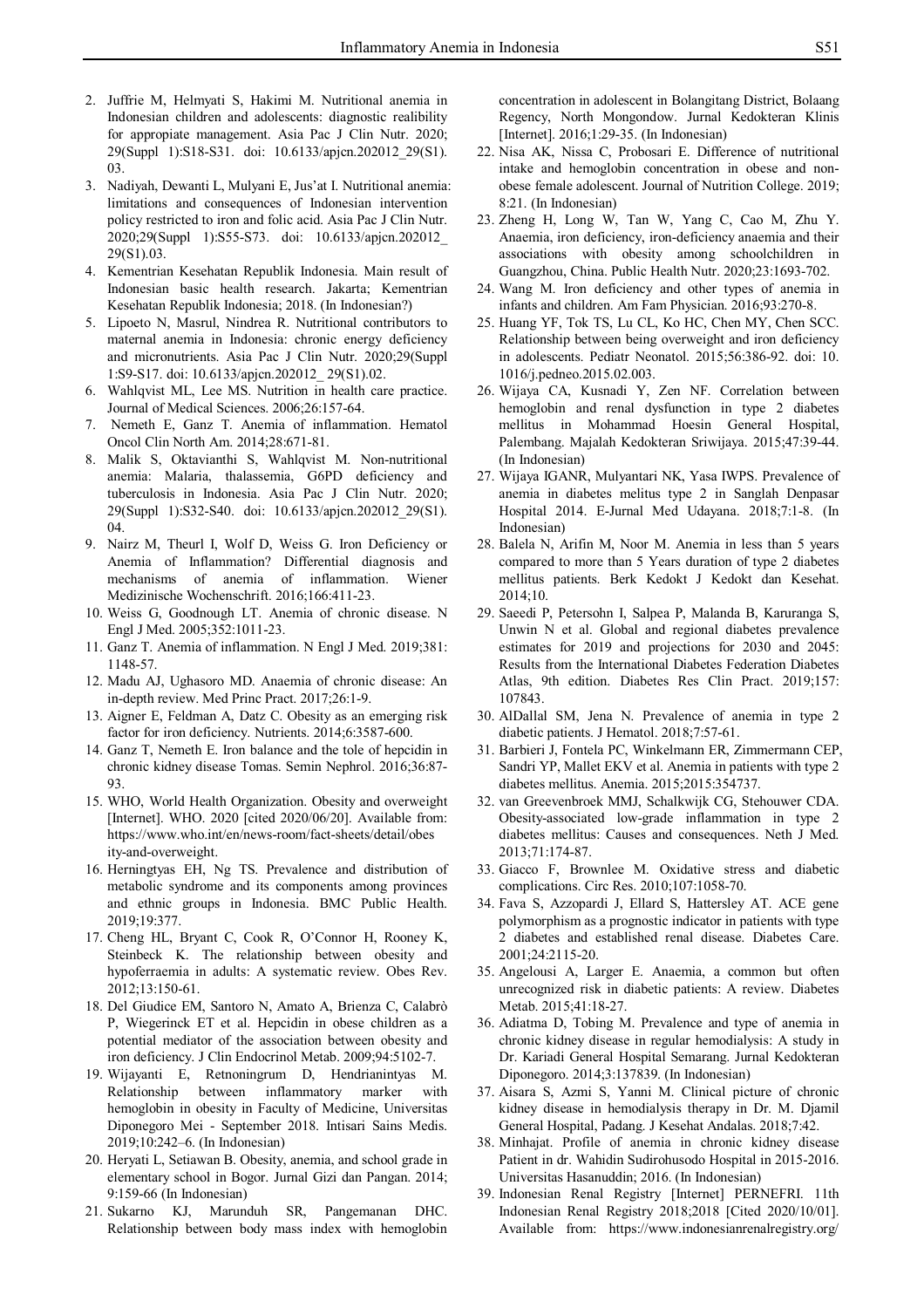data/IRR2018.pdf. (In Indonesian)

- 40. Suega K, Bakta M, Dharmayudha TG, Lukman JS, Suwitra K. Profile of anemia in chronic renal failure patients: comparison between predialyzed and dialyzed patients at the Division of Nephrology, Department of Internal Medicine, Sanglah Hospital, Denpasar, Bali, Indonesia. Acta Medica Indonesiana. 2005;37:190-4.
- 41. Dzakiyah A, Anggriyani N, Wijayahadi N. Relationship between quality of life in chronic heart failure patients. Jurnal Kedokteran Diponegoro. 2018;7:962-76. (In Indonesian)
- 42. Anand IS, Gupta P. Anemia and iron deficiency in heart failure. Circulation 2018;138:80-98. doi: 10.1161/ CIRCULATIONAHA.118.030099.
- 43. Groenveld HF, Januzzi JL, Damman K, van Wijngaarden J, Hillege HL, van Veldhuisen DJ et al. Anemia and mortality in heart failure patients. A systematic review and metaanalysis. J Am Coll Cardiol. 2008;52:818-27.
- 44. Rodgers GM, Gilreath JA. The role of intravenous Iron in the treatment of anemia associated with cancer and chemotherapy. Acta Haematol. 2019;142:13-20.
- 45. Hidayati AO, Arifah S. Prevalence of anemia in cancer patient with radiotherapy and/or chemotherapy. Jurnal Kesehatan. 2020;11:29-36. (In Indonesian)
- 46. Harrison LB, Shasha D, Homel P. Prevalence of anemia in cancer patients undergoing radiotherapy: Prognostic significance and treatment. Oncology. 2002;63(Suppl 2):11- 8.
- 47. WHO. Tuberculosis. 2020 [cited 2020/09/30]; Available from: https://www.who.int/news-room/fact-sheets/detail/ tuberculosis.
- 48. Adzani M, Dalimoenthe NZ, Wijaya I. Profile of anemia on lung tuberculosis at Dr Hasan Sadikin General Hospital and Community Lung Health Center Bandung. Althea Medical Journal. 2016;3:137-40.
- 49. Kalma, Rafika, Bachtiar AR. Platelet and hemoglobin concentration in tuberculosis patients With anti-tuberculosis medication. Jurnal Media Analis Kesehatan. 2019;10:143- 51. (In Indonesian)
- 50. Pramono A, Meida NS. Anemia in lung tuberculosis. Mutiara Medika. 2003;3:10-4. (In Indonesian)
- 51. Karyadi E, Schultink W, Nelwan RHH, Gross R, Amin Z, Dolmans WMV et al. Poor micronutrient status of active pulmonary tuberculosis patients in Indonesia. J Nutr. 2000; 130:2953-8.
- 52. Karyadi E, West C, Schultink W, Nelwan RHH, Gross R, Amin Z et al. A double-blind, placebo-controlled study of vitamin A and zinc supplementation in persons with tuberculosis in Indonesia: Effects on clinical response and nutritional status. Am J Clin Nutr. 2002;75:720-7.
- 53. Aryanti AD. Prevalence of anemia in chronic obstructive pulmonary disease in public central lung clinic in Surakarta. Universitas Muhammadiyah Surakarta; 2014.
- 54. Sundari R, Parwati I, Mose JC, Setiabudiawan B. The differences of haematology profile in patients with lung tuberculosis infected by mycobacterium tuberculosis Beijing Strain vs non-Beijing strain. Majalah Kedokteran Bandung. 2017;49:35-41. (In Indonesian)
- 55. Sadewo S. Status of anemia in lung tuberculosis patient in pulmonology clinic in West Borneo 2010-2012. Universitas Tanjungpura; 2014. (In Indonesian)
- 56. Lasut NM, Rotty LW, Polii EB. Clinical profile of hemoglobin and thrombocytopenia in tuberculosis patients in RSUP Dr. R. D. Kandou Manadou Manado January 2014 December 2014. Jurnal E-Clinic. 2016;4:1-6. (In Indonesian)
- 57. Fauziah I, Siahaan G. Hemoglobin concentration in lung

tuberculosis patients in anti tuberculosis treatment in Haji Abdul Halim Hasan Medical Center, Binjai. BioLink (Jurnal Biologi Lingkungan, Ind Kesehatan). 2014;1:13-7. (In Indonesian)

- 58. Fathan PB, Buanayuda GW, Putri NA. Hematologic examination in pulmonary tuberculosis patient admitted in General Hospital West Nusa Tenggara Barat Province in 2011 - 2012. Jurnal Kedokteran. 2013;2:27-35.
- 59. Lokollo DN, Wastoro D, Suromo L. Difference of serum ferritin in pediatric patients with or without lung tuberculosis. Sari Pediatr. 2010;11:335-40. (In Indonesian)
- 60. Purnasari G. Anemia in pediatric lung tuberculosis patients in varied nutritional status and intake. Universitas Diponegoro; 2011. (In Indonesian)
- 61. Gil-Santana L, Cruz LAB, Arriaga MB, Miranda PFC, Fukutani KF, Silveira-Mattos PS et al. Tuberculosisassociated anemia is linked to a distinct inflammatory profile that persists after initiation of antitubercular therapy. Sci Rep. 2019;9:1381.
- 62. UNAIDS. HIV Estimates with uncertainty bounds 1990- 2019 [Internet]. 2020. [cited 2020/10/01]; Available from: https://www.unaids.org/en/resources/documents/2020/HIV\_ estimates with uncertainty bounds 1990-present.
- 63. Frank TD, Carter A, Jahagirdar D, Biehl MH, Douwes-Schultz D, Larson SL et al. Global, regional, and national incidence, prevalence, and mortality of HIV, 1980-2017, and forecasts to 2030, for 195 countries and territories: A systematic analysis for the Global Burden of Diseases, Injuries, and Risk Factors Study 2017. Lancet HIV. 2019;6:e831-59.
- 64. Wisaksana R, Sumantri R, Indrati A, Zwitser A, Jusuf H, de Mast Q et al. Anemia and iron homeostasis in a cohort of HIV-infected patients in Indonesia. BMC Infect Dis. 2011;  $11.213$
- 65. Yolanda AR. Relationship between hemoglobin concentration, leukocyte and thrombocyte count with CD4 level in pre-antiretrovirus HIV/AIDS patients. Universitas Udayana; 2016. (In Indonesian)
- 66. Massang B, Edward K, Purwanto A. Relationship between CD4 count with hemoglobin concentration in HIV patients]. Media Medika Muda. 2018;3:1-4. (In Indonesia)
- 67. Defiaroza. Analysis of hemoglobin of HIV/AIDS patient in Yayasan Lantera Minangkabau Padang, 2017. Jurnal Penelitian dan Kajian Ilmiah Menara Ilmu: 2018;XII:79-88.
- 68. Barkley JS, Kendrick KL, Codling K, Muslimatun S, Pachón H. Anaemia prevalence over time in Indonesia: Estimates from the 1997, 2000, and 2008 Indonesia Family Life Surveys. Asia Pac J Clin Nutr. 2015;24:452-5.
- 69. World Health Organization (WHO). Worldwide prevalence of anaemia 1993–2005. WHO Global Database on Anaemia. Geneva: WHO; 2005. pp. 51.
- 70. Pasricha SR. Anaemia in pregnancy not just iron deficiency. Acta Haematol. 2013;130:279-80.
- 71. Siridamrongvattana S, Van Hoa N, Sanchaisuriya K, Dung N, Hoa PTT, Sanchaisuriya P et al. Burden of anemia in relation to thalassemia and iron deficiency among vietnamese pregnant women. Acta Haematol. 2013;130: 281-7.
- 72. Fink NR, Chawes B, Bønnelykke K, Thorsen J, Stokholm J, Rasmussen MA et al. Levels of systemic low-grade inflammation in pregnant mothers and their offspring are correlated. Sci Rep. 2019;9:3043.
- 73. Finkelstein JL, Kurpad AV, Thomas T, Srinivasan K, Duggan C. Maternal anemia of inflammation and adverse pregnancy and neonatal outcomes in India. FASEB J. 2016;30:668.3.
- 74. Judistiani RTD, Gumilang L, Nirmala SA, Irianti S,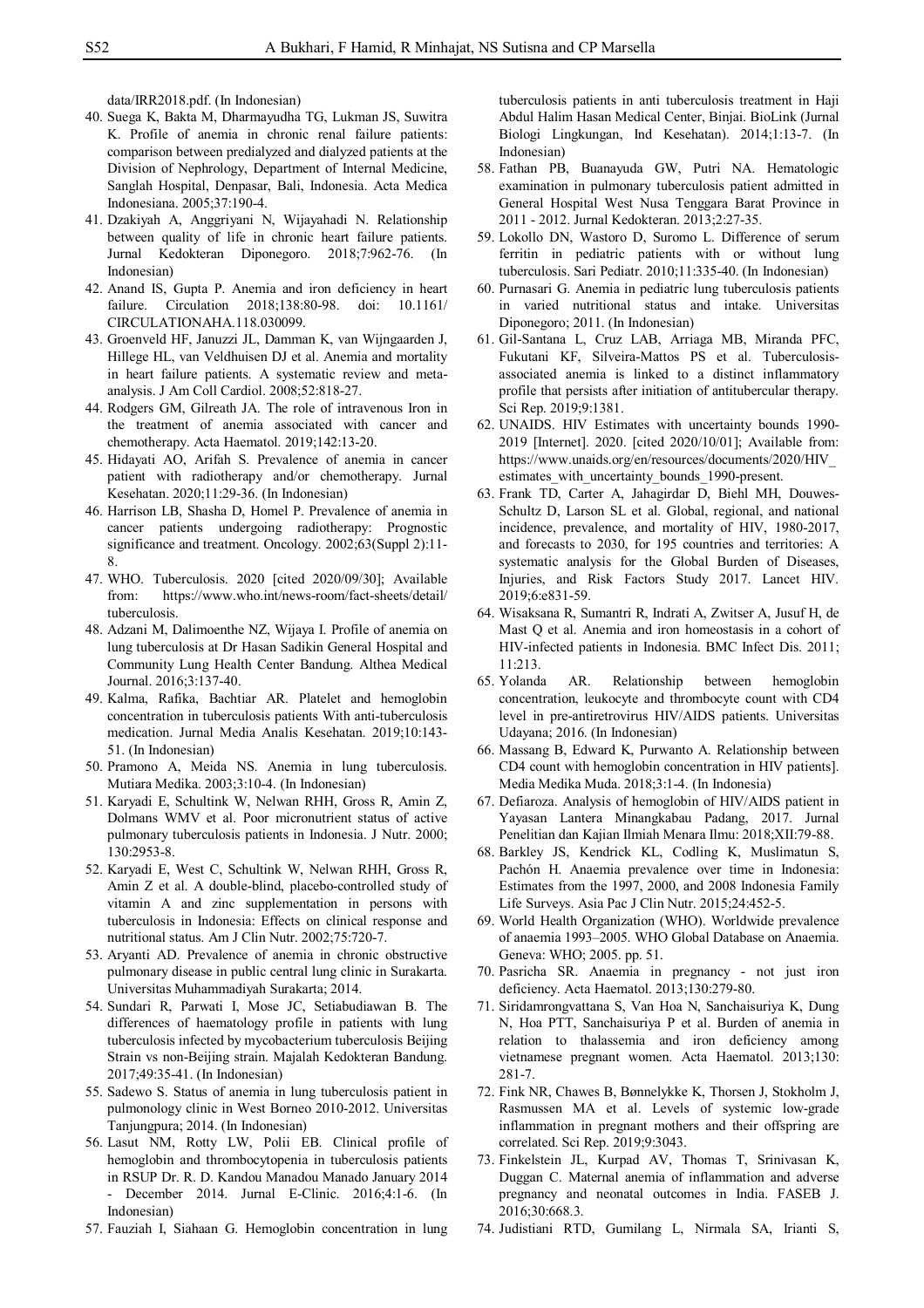Wirhana D, Permana I et al. Association of colecalciferol, ferritin, and anemia among pregnant women: Result from cohort study on vitamin D status and its impact during pregnancy and childhood in Indonesia. Anemia. 2018;2018: 2047981.

- 75. Cannell JJ, Grant WB, Holick MF. Vitamin D and inflammation. Dermatoendocrinol. 2014;6:e983401.
- 76. Bethony J, Brooker S, Albonico M, Geiger SM, Loukas A, Diemert D, et al. Soil-transmitted helminth infections: ascariasis, trichuriasis, and hookworm. Lancet. 2006; 367(9521):1521-32.
- 77. Yazdanbakhsh M, Maizels R. Immune regulation by helminth parasites: Cellular and molecular mechanisms. Nat Rev Immunol. 2003;3:733-44. doi: 10.1038/nri1183.
- 78. Adebara OV, Ernest SK, Ojuawo IA. Association between intestinal helminthiasis and serum ferritin levels among school children. Open J Pediatr. 2011;1:12-6.
- 79. Olsen A, Magnussen P, Ouma JH, Andreassen J, Friis H. The contribution of hookworm and other parasitic infections to haemoglobin and iron status among children and adults in western Kenya. Trans R Soc Trop Med Hyg. 1998;92:643-9.
- 80. Galvao FC. Anemia in patients with intestinal parasitic infection. Rev Ibero-Latinoam Parasitol. 2011;70:206-11.
- 81. Mohammed Mujib AS, Mohammad Mahmud AS, Halder M, Monirul Hasan CM. Study of hematological parameters in children suffering from iron deficiency anaemia in chattagram maa-o-shishu general hospital, Chittagong, Bangladesh. Anemia. 2014;2014:503981.
- 82. Hotez PJ, Molyneux DH. Tropical anemia: One of Africa's great killers and a rationale for linking malaria and neglected tropical disease control to achieve a common goal. PLoS Negl Trop Dis. 2008;2:e270.
- 83. McKay DM, Shute A, Lopes F. Helminths and intestinal barrier function. Tissue Barriers. 2017;5:e1283385.
- 84. Feleke BE. Nutritional status and intestinal parasite in school age children: A comparative cross-sectional study. Int J Pediatr. 2016;2016:1962128.
- 85. World Health Organization. Eliminating soil transmitted helminthiasies as a public health problem in children. France: WHO Press; 2012.
- 86. Keiser J, Utzinger J. The drugs we have and the drugs we need against major helminth infections. In: Advances in Parasitology. Bassel: Elsevier, 2010. p. 197-230.
- 87. Kurscheid J, Bendrups D, Susilo J, Williams C, Amaral S, Laksono B et al. Shadow puppets and neglected diseases: Evaluating a health promotion performance in rural Indonesia. Int J Environ Res Public Health. 2018;15:2050.
- 88. Pegelow K, Gross R, Pietrzik K, Lukito W, Richards AL, Fryauff DJ. Parasitological and nutritional situation of school children in the Sukaraja district, West Java, Indonesia. Southeast Asian J Trop Med Public Health. 1997; 28:173-90.
- 89. Arrasyid NK, Sinambela MN, Tala ZZ, Darlan DM, Warli SM. Correlation between soil-transmitted helminths infection and serum iron level among primary school children in Medan. Open Access Maced J Med Sci. 2017; 5:117-20.
- 90. Wiria AE, Hamid F, Wammes LJ, Kaisar MMM, May L, Prasetyani MA et al. The effect of three-monthly albendazole treatment on malarial parasitemia and allergy: A household-based cluster-randomized, double-blind, placebo-controlled trial. PLoS One. 2013;8:e57899.
- 91. Puspita WL, Khayan K, Hariyadi D, Anwar T, Wardoyo S, Ihsan BM. Health education to reduce helminthiasis: Deficits in diets in children and achievement of students of elementary schools at Pontianak, West Kalimantan. J Parasitol Res. 2020;2020:4846102.
- 92. Burdam FH, Hakimi M, Thio F, Kenangalem E, Indrawanti R, Noviyanti R et al. Asymptomatic vivax and falciparum parasitaemia with helminth co-infection: Major risk factors for anaemia in early life. PLoS One. 2016;11:e0160917.
- 93. Amaruddin AI, Hamid F, Koopman JPR, Muhammad M, Brienen EAT, van Lieshout L et al. The bacterial gut microbiota of schoolchildren from high and low socioeconomic status: A study in an urban area of makassar, indonesia. Microorganisms. 2020;8:961.
- 94. Kridaningsih TN, Sukmana DJ, Mufidah H, Diptyanusa A, Kusumasari RA, Burdam FH et al. Epidemiology and risk factors of Strongyloides stercoralis infection in Papua, Indonesia: a molecular diagnostic study. Acta Trop. 2020;209:105575.
- 95. Gray DJ, Kurscheid JM, Park MJ, Laksono B, Wang D, Clements ACA et al. Impact of the "balatrine" intervention on soil-transmitted helminth infections in central Java, Indonesia: A pilot study. Trop Med Infect Dis. 2019;4:141.
- 96. Park MJ, Laksono B, Clements A, Sadler R, Stewart D. Worm-free children: an integrated approach to reduction of soil-transmitted helminth infections in Central Java. Rev Environ Health. 2016;31:111-3.
- 97. Sekiyama M, Roosita K, Ohtsuka R. Developmental stagedependent influence of environmental factors on growth of rural Sundanese children in West Java, Indonesia. Am J Phys Anthropol. 2015;157:94-106.
- 98. Hamid F, Wahyuni S, van Leeuwen A, van Ree R, Yazdanbakhsh M, Sartono E. Allergic disorders and socioeconomic status: A study of schoolchildren in an urban area of Makassar, Indonesia. Clin Exp Allergy. 2015;45:1226-36.
- 99. Nasution RKA, Nasution BB, Lubis M, Lubis IND. Prevalence and knowledge of soil-transmitted helminth infections in Mandailing Natal, North Sumatera, Indonesia. Open Access Maced J Med Sci. 2019;7:3443-6.
- 100.Nurdiati DS, Sumarni S, Suyoko, Hakimi M, Winkvist A. Impact of intestinal helminth infection on anemia and iron status during pregnancy: A community based study in Indonesia. Southeast Asian J Trop Med Public Health. 2001;32:14-22.
- 101.Lolascon A, De Falco L, Beaumont C. Molecular basis of inherited microcytic anemia due to defects in iron acquisitionor heme synthesis. Haematologica. 2009;94:395- 408.
- 102.Abbaspour N, Hurrell R, Kelishadi R. Review on iron and its importance for human health. J Res Med Sci. 2014;19: 164-74.
- 103.Mackenzie EL, Iwasaki K, Tsuji Y. Intracellular iron transport and storage: From molecular mechanisms to health implications. Antioxidants Redox Signal. 2008;10:997-1030.
- 104.Blanco-Rojo R, Baeza-Richer C, Lápez-Parra AM, Pérez-Granados AM, Brichs A, Bertoncini S et al. Four variants in transferrin and HFE genes as potential markers of iron deficiency anaemia risk: An association study in menstruating women. Nutr Metab. 2011;8:69.
- 105.Surendran S, Adaikalakoteswari A, Saravanan P, Shatwaan IA, Lovegrove JA, Vimaleswaran KS. An update on vitamin B12-related gene polymorphisms and B12 status. Genes Nutr. 2018;13:2.
- 106.Aslinia F, Mazza JJ, Yale SH. Megaloblastic anemia and